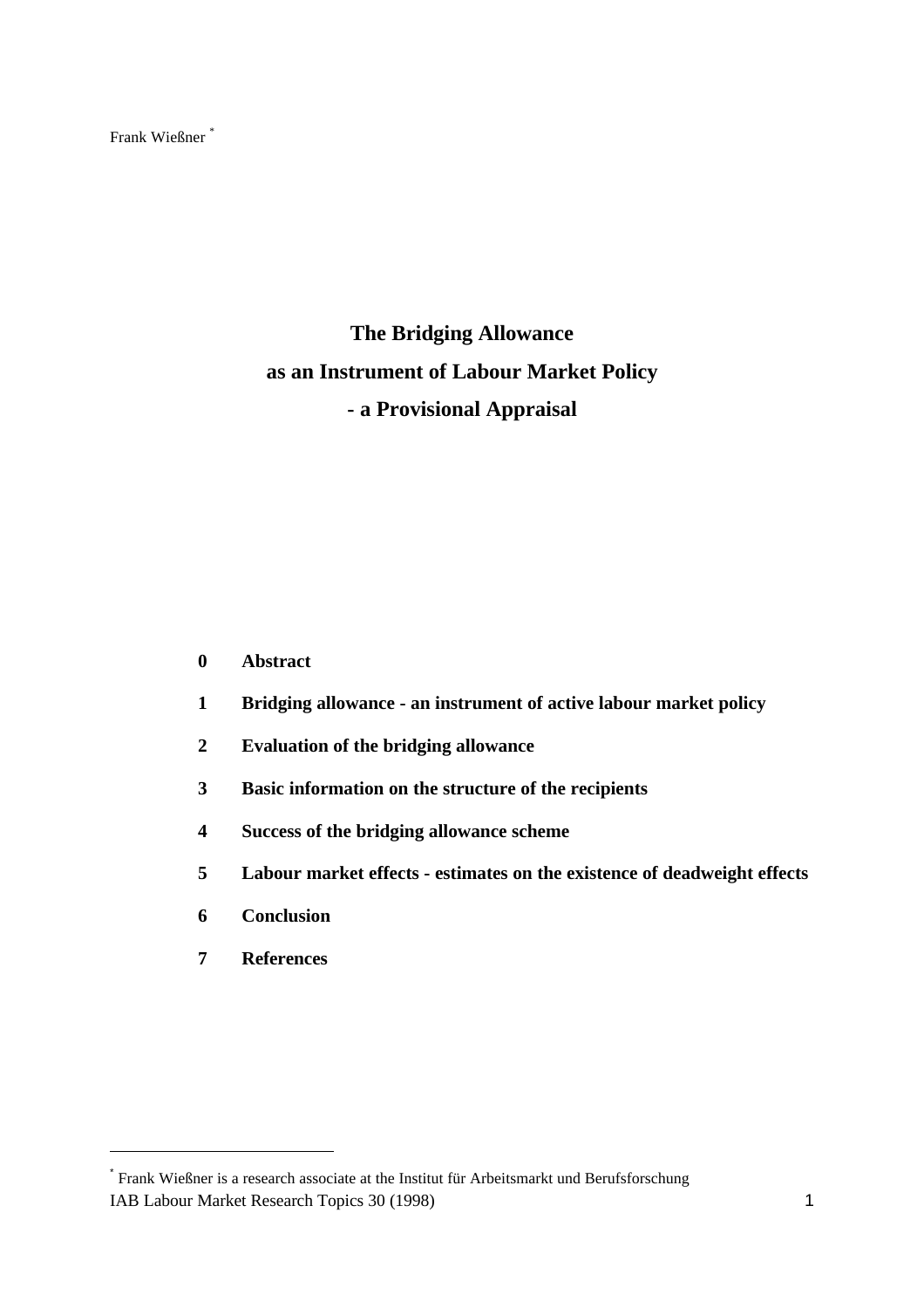#### **0 Abstract**

Since 1986 the Federal Employment Service (Bundesanstalt für Arbeit) has used the so-called "bridging allowance" (Überbrückungsgeld) (§ 57 Social Code III) to assist previously unemployed people in setting up their own businesses. This allowance is intended to guarantee the social security and subsistence of the person setting up the business during the start-up phase, until the young enterprise has become consolidated - at least to some extent.

Positive effects are expected for the labour market in two different respects. Firstly the person setting up the new business eases the strain on the unemployment insurance scheme with his/her step into self-employment. Secondly, if they are successful the newly established businesses may result in further employment impulses, thus contributing to the fight against unemployment.

In the last three years alone about a quarter of a million previously unemployed people have set up their own businesses with the help of the bridging allowance. Not least the finance volume of some DM one billion per year with which the Federal Employment Service has supported those setting up the businesses is a reason to examine the utilisation of these financial resources and at the same time to make an evaluation of the support instrument.

At individual level the provisional appraisal of the bridging allowance so far is positive. About three years after setting up their own business a good 70% of those who received the bridging allowance are still self-employed. A further 5% still do the work for which they received the financial support, but as a secondary activity. On the whole at present there is an average of one additional employee to each person who originally received financial support to start up a business.

As regards the net effects of the support programme on the labour market or an effect on the economy as a whole, it is not yet possible to make any adequately sound assessments with the present level of knowledge. It can, however, be shown that the success of the measure is impaired only slightly by deadweight effects. A large part of the resources is obviously being used in agreement with the objectives.

# **1 Bridging allowance - an instrument of active labour market policy**

# **1.1 Idea of assisting previously unemployed people in starting up businesses**

When the federal government decided in 1985 to use unemployment insurance resources to assist previously unemployed people in setting up their own businesses, there was already experience available from a number of other OECD countries with corresponding programmes 1 . Earlier German labour laws had also already included similar regulations although under completely different labour market conditions.

-

<sup>&</sup>lt;sup>1</sup> See Barker (1989a/b). At that time there were comparable support schemes for example in France, Spain, Great Britain, Australia, Canada and the United States.

IAB Labour Market Research Topics 30 (1998) 2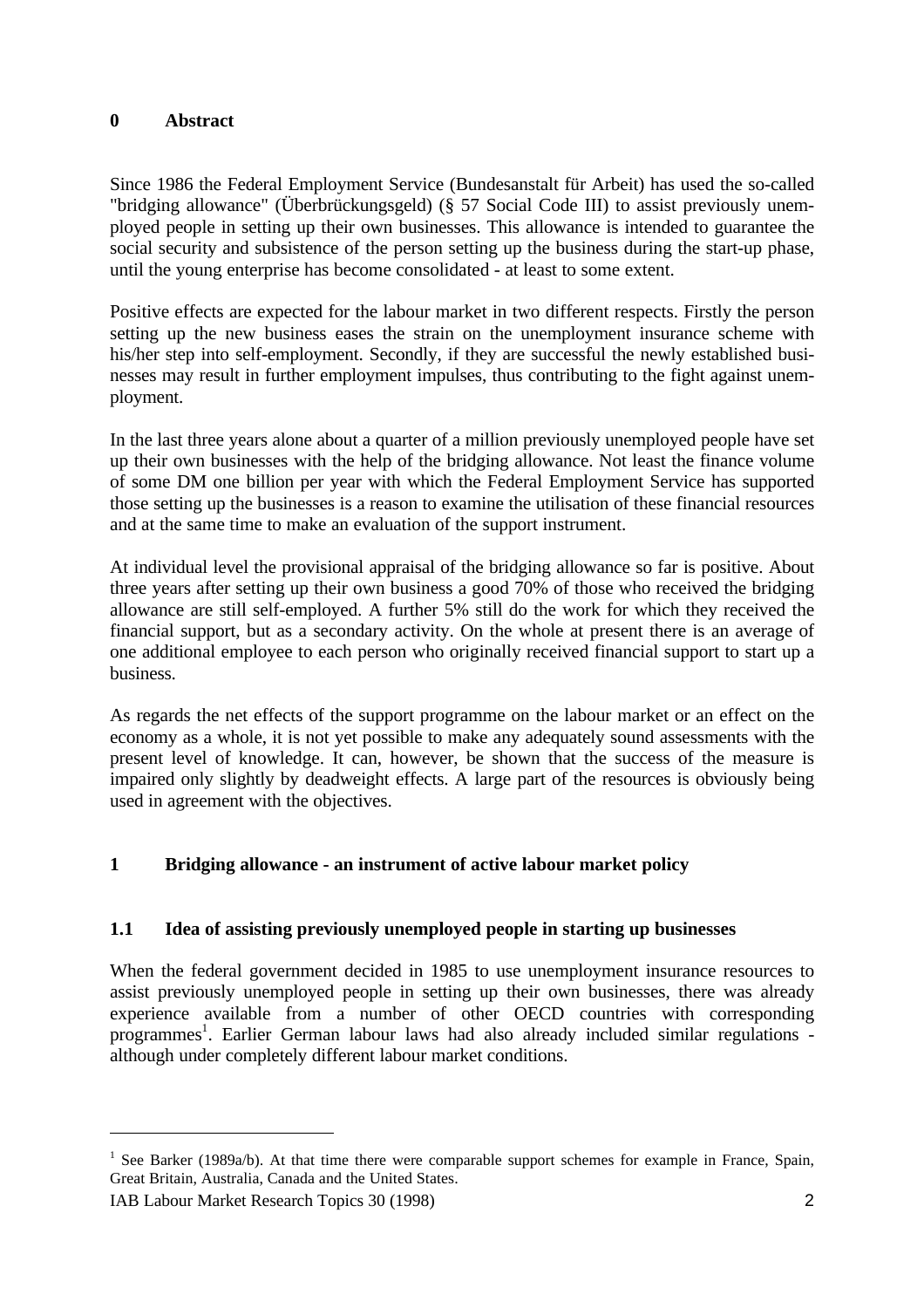Since 1 January 1986 the "benefits for assisting the entry into self-employment" have been established in law (§ 55a Employment Promotion Act; since 1.1.1998 § 57 Social Code  $III^2$ ). Taking as a basis the assumption that in particular the unemployed are subject to capital market restrictions and have to overcome particularly difficult obstacles and market barriers in their access to customary forms of financial support, it is this group of people that is being supported in setting up businesses by means of the so-called "bridging allowance". This bridging allowance is, however, explicitly **not** designed as start-up investment. It is intended more to guarantee the social security and the subsistence of the person setting up the new business during its start-up phase, until the young enterprise has become consolidated at least to a certain extent.

The fundamental idea of the support scheme is to create an alternative to unemployment for suitable unemployed individuals, this alternative being to work on a self-employed basis. This can result in positive effects for the labour market in two different respects: firstly the previously unemployed - person setting up a business can ease the strain on the unemployment insurance with his or her step into self-employment. Secondly, additional employment impulses can result from the newly established enterprises if they are successful, thus contributing to the fight against unemployment. Both of these points presuppose that the people who receive the support do not displace other founders of businesses or enterprises which are already in existence when they enter the market.

# **1.2 Conditions for the allowance and the range of the benefit**

Unemployed individuals who were out of work for at least four weeks before taking up work on a self-employed basis may apply for a bridging allowance. It has also been possible since 1993 for certain groups of people taking part in employment and training measures (short-time work, job-creation measures, structural adjustment measures) to apply for financial support for their intention to set up their own business. A further requirement for the allowance is a statement from an "expert body"<sup>3</sup> concerning the economic viability of the enterprise to be founded $4$ .

The bridging allowance is in principle granted for a period of six months. The amount of money granted is equivalent to the amount that the applicant last received as unemployment benefit or unemployment assistance or could have received if he or she had been unemployed. In addition - as with unemployment benefit - the employment office undertakes to pay the social security contributions. During a certain transitional period it is possible for the applicant to return to unemployment insurance<sup>5</sup>. Receipt of a bridging allowance is not counted towards eligibility for unemployment benefit.

<sup>&</sup>lt;sup>2</sup> Social Code, Part Three

<sup>&</sup>lt;sup>3</sup> In particular Chambers of Industry and Commerce, Chambers of Trades, professional associations, financial institutions, tax advisors/accountants, auditors, tax agents, business consultants, lawyers (provided that they specialise in commercial law) are regarded as expert bodies.<br><sup>4</sup> Escapania visibility masses that following an engagement

Economic viability means that following an appropriate start-up period, an adequate basis of existence is reached which can be expected to be permanent.

<sup>&</sup>lt;sup>5</sup> Eligibility for unemployment benefit - and thus the possibility for bridging allowance recipients to return to unemployment insurance - remains in force for four years from the time it began (§ 147 Social Code III).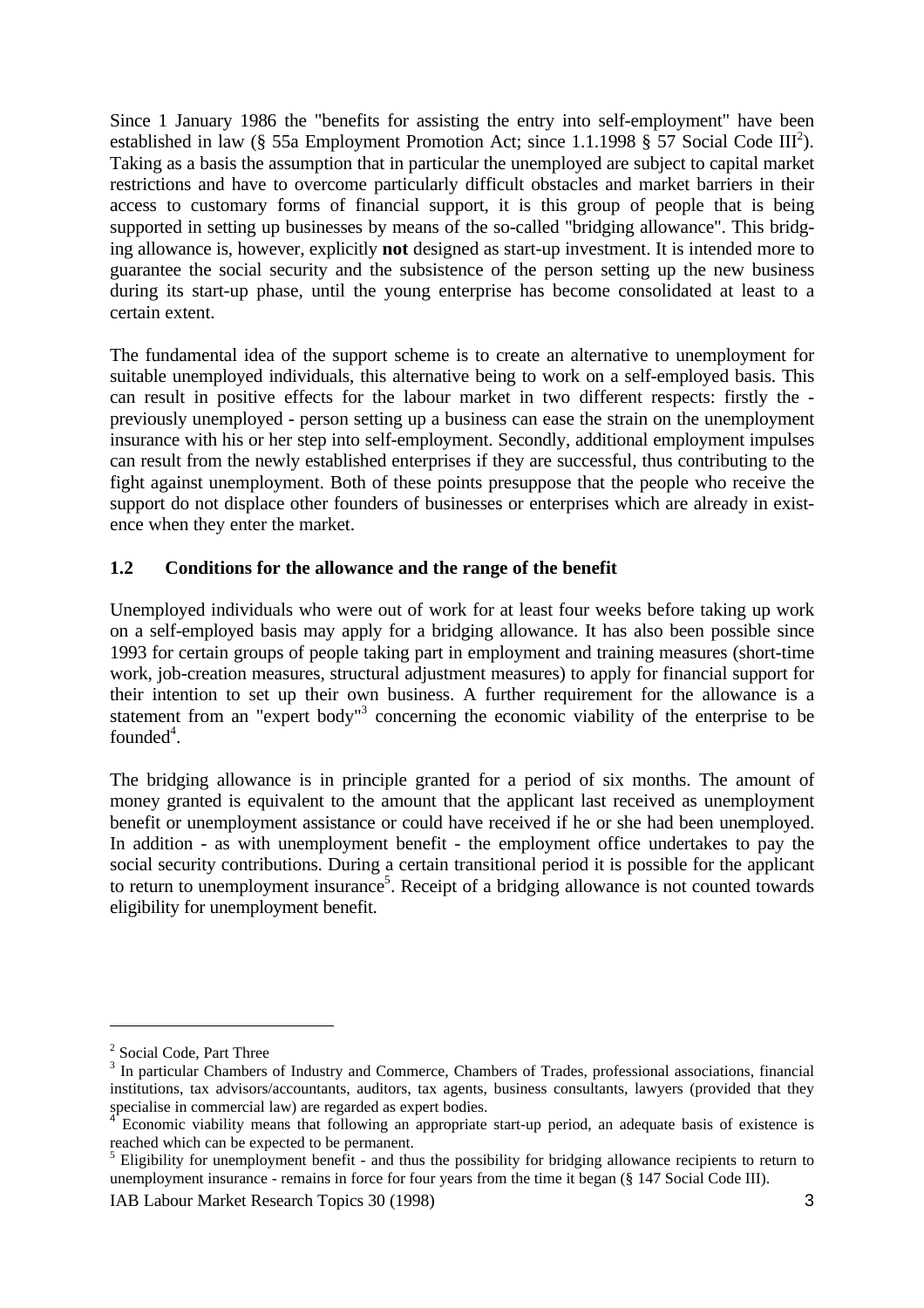### **Exclusion from the allowance**

Only self-employed activities are supported by the bridging allowance. Nominally selfemployed people<sup>6</sup> are excluded from the allowance. Also anyone setting up a business who terminated their previous employment relationship with the intention of subsequently becoming self-employed may not receive the allowance. Furthermore the allowance is not granted to applicants who have already been self-employed for some time as a secondary occupation. In the case of these people it is assumed that their subsistence is safeguarded during the start-up phase.

### **1.3 Utilisation of the support scheme since its introduction**

As is shown clearly in *Figure 1a*, the number of cases of bridging allowance per year has increased notably in the past 12 years of its existence. Improved conditions have contributed to the increase in demand. In 1988 the allowance period was extended from its previous 13 weeks to a *maximum* of 26 weeks and at the same time the length of the stipulated period of previous unemployment was reduced from ten to four weeks.

In 1994 the conditions of the allowance were once again clearly improved. Since 1 August 1994 the bridging allowance has no longer been granted *"for a maximum of"* 26 weeks but *"in principle"* for a period of 26 weeks. The amount paid as bridging allowance is no longer *"a maximum of"* that paid as unemployment benefit or unemployment assistance, but is always the same amount. Demand for the bridging allowance continued to rise clearly in the last quarter of 1994 and in the following year the number of cases doubled.



# *Figure 1a:* **Number of cases of bridging allowance granted 1986 - 1997<sup>7</sup>**

Source: Federal Employment Service, Section Ib3

<sup>&</sup>lt;sup>6</sup> In Germany the following are defined as nominally self-employed people: "... freelancers and self-employed

sole traders who are personally and economically independent". 7 1986-1991 old federal *Länder*, from 1992 onwards the whole of Germany. In the new *Länder* the figure for allowances granted developed as follows: 1992: 18,445 cases, 1993: 14,173 cases, 1994: 15,108 cases, 1995: 23,942 cases, 1996: 27,943 cases, 1997: 24,681 cases.

IAB Labour Market Research Topics 30 (1998) 4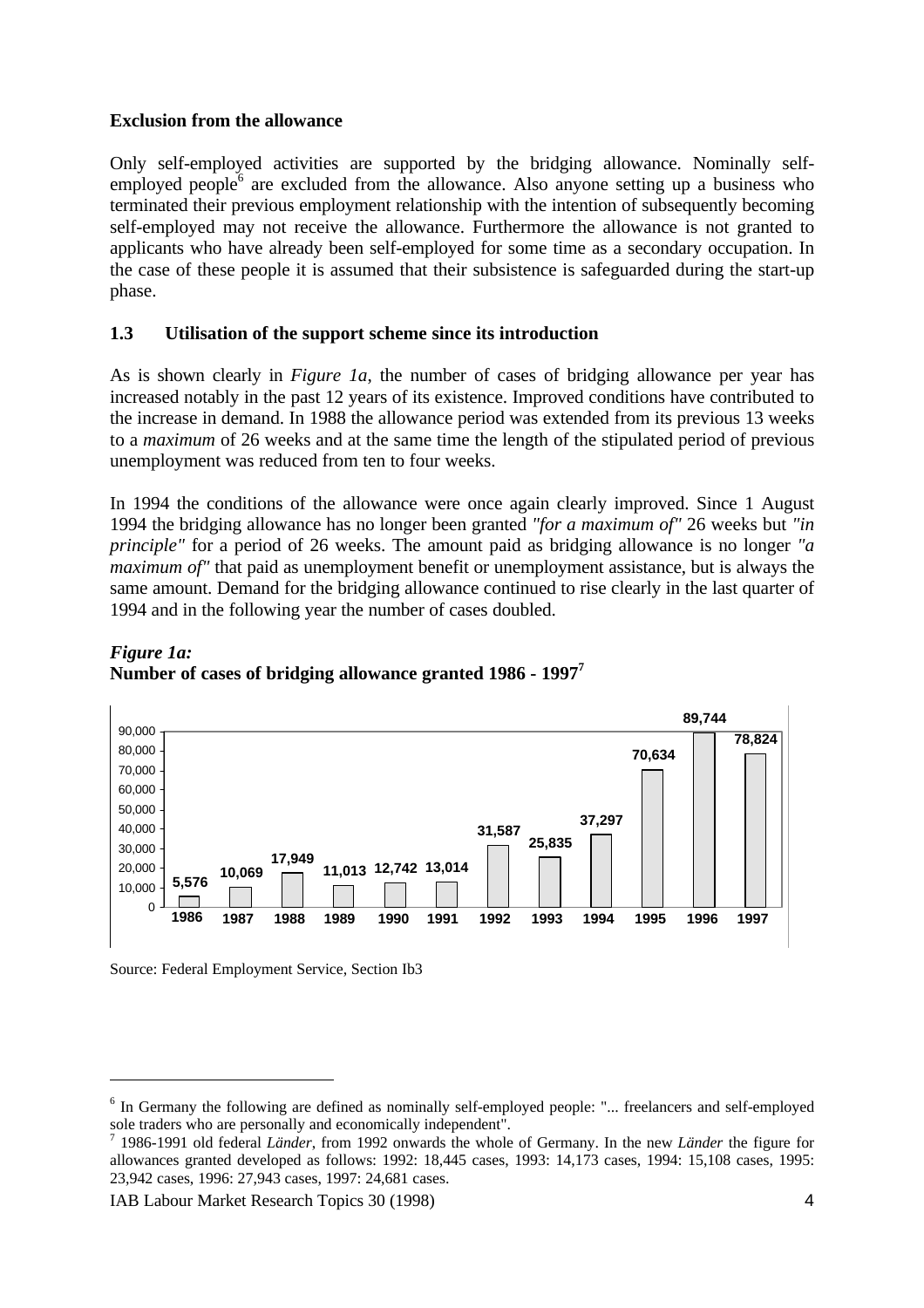As a result of the increasing attractiveness of this allowance it became increasingly difficult for the Federal Employment Service to regulate the volume of expenditure. As early as August 1988 - after the utilisation of the benefit had reached a first peak - the costs of the programme had increased so drastically that the amount and the duration of the allowance were restricted again temporarily. In the past similar measures $\delta$  have frequently had to be used to ensure that expenditure did not exceed the planned budget.

*Figure 1b* shows the annual volume of expenditure on the bridging allowance scheme. Following initial experiences with the "new law" in the final months of 1994, the budget planned for 1995 was increased from the original DM 407 million to DM 907 million.



*Figure 1b:* **Annual volume of bridging allowance 1986 - 1997 in DM millions<sup>9</sup>**

Source: Federal Employment Service, Section Ib3

As a result of the amendments of the last few years, the importance of the bridging allowance has changed. After the initial years when it was more supportive in nature for the individual, the average bridging allowance today is some DM 12,000 per person. As this is calculated individually, however, considerable deviations are possible here. In individual cases allowances of more than DM 20,000 have been granted.

The bridging allowance is also gaining in importance for the entire field of business start-ups in Germany: in the meantime about one in six or seven people setting up their own business does so with the aid of the employment office.

<sup>&</sup>lt;sup>8</sup> Thus for example the employment offices were authorised to reduce the duration of the allowance by up to four weeks in individual cases. Furthermore the access conditions were restricted by the employment offices by raising the minimum duration of the period of unemployment preceding the allowance. This period varied from region to region and could be up to 12 months (actually long-term unemployment) in individual employment offices.

It is not known whether similar regulatory mechanisms are also used for other instruments of active labour market policy.

<sup>&</sup>lt;sup>9</sup> 1986-1991 old federal *Länder*, from 1992 whole of Germany.

IAB Labour Market Research Topics 30 (1998) 5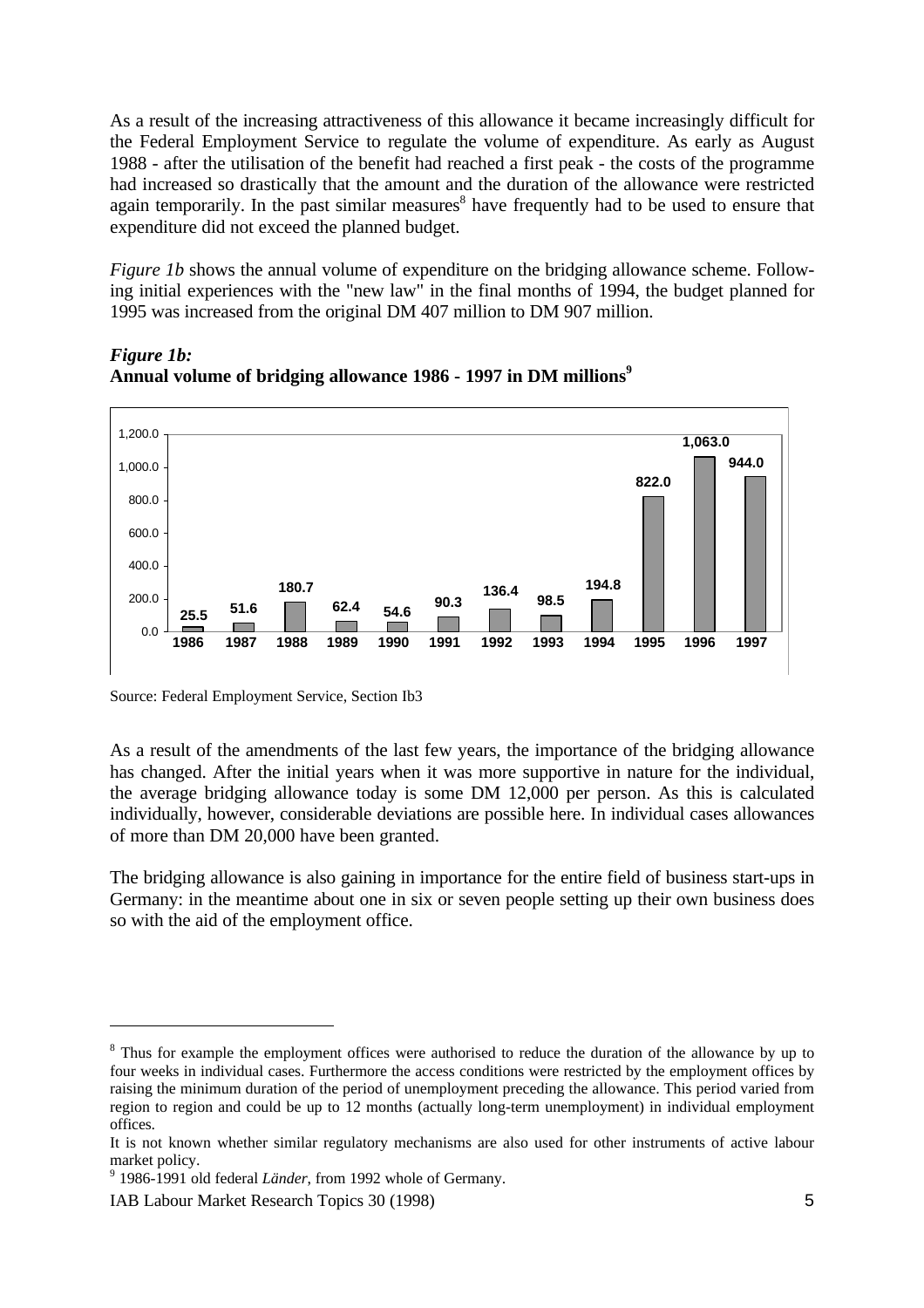# **2 Evaluation of the bridging allowance**

#### **2.1 Monitoring of success and analysis of the effect**

In 1996 the total volume of the bridging allowance exceeded DM one billion. The interest in analysing the support of unemployed people who become self-employed and in gaining information as to the success of the instrument is correspondingly great.

The short-term objective was to obtain information on the structure of those granted the allowance as well as initial evidence regarding their destinations. Further indicators of success are for example the economic development of the newly established businesses - and thus also the personal economic situation of those who received the allowance, or additional employment impulses resulting from the new enterprises.

A comprehensive "success control" of the bridging allowance, however, raises a multitude of questions which in some cases can only be answered with very complex analyses. In order to be able to determine the actual level of relief for the labour market, it would be necessary to isolate the "net effects" of the support scheme. "Deadweight effects"<sup>10</sup>, which can only be established empirically with some difficulty, correspond with these. A quantitative analysis of displacement<sup>11</sup> or substitution effects<sup>12</sup> caused by the support scheme on the supply side is even more difficult. Personal assessments by those who received the allowance themselves should be reinforced by expert assessments in the regional environment of the person granted the allowance. Such supplementary case studies could not be carried out so far however.

#### **2.2 Structure of the study and methodical aspects**

This study is divided into two phases. Firstly in the summer of 1995 document analyses were carried out of the cases of bridging allowance in a particular period in selected local employment office areas. In addition the subjects selected were asked for supplementary information during short telephone interviews. In the summer of 1997 a follow-up survey was carried out by post with the same people in the sample. Finally the subjects who had not taken part in the written survey were interviewed briefly by telephone once again.

-

<sup>&</sup>lt;sup>10</sup> Put very simply we speak of deadweight effects when the activities resulting from the utilisation of the bridging allowance would also have be undertaken without it. This alone is, however, not a sufficient definition. It can be assumed that in a number of cases even without the allowance the business start-ups would perhaps nevertheless have taken place, but on a smaller scale or at a later date. A further form of the deadweight effect could occur for example when unemployment is deliberately brought about in order to be able to participate in the support programme. Suspicion of deadweight also occurs in principle in the case of people starting businesses and applying for the allowance at the end of their entitlement to unemployment benefit, therefore practically extending the receipt of these benefits.

<sup>&</sup>lt;sup>11</sup> We speak of displacement effects when an assisted business start-up displaces a previously existing enterprise from the market. A less serious form would for example be the reduction of profits of the established provider as a result of the entrance of further participants on the market.

<sup>&</sup>lt;sup>12</sup> Substitution could occur for example between different support programmes with the result that a certain support programme is utilised at the expense of another programme. In the present case the bridging allowance could, in particular in the case of low start-up investments, replace other public funding assistance or loans from commercial banks instead of supporting them, as was intended. However, the opposite situation is also conceivable: then the extension of the bridging allowance would be funded at the expense of other active measures.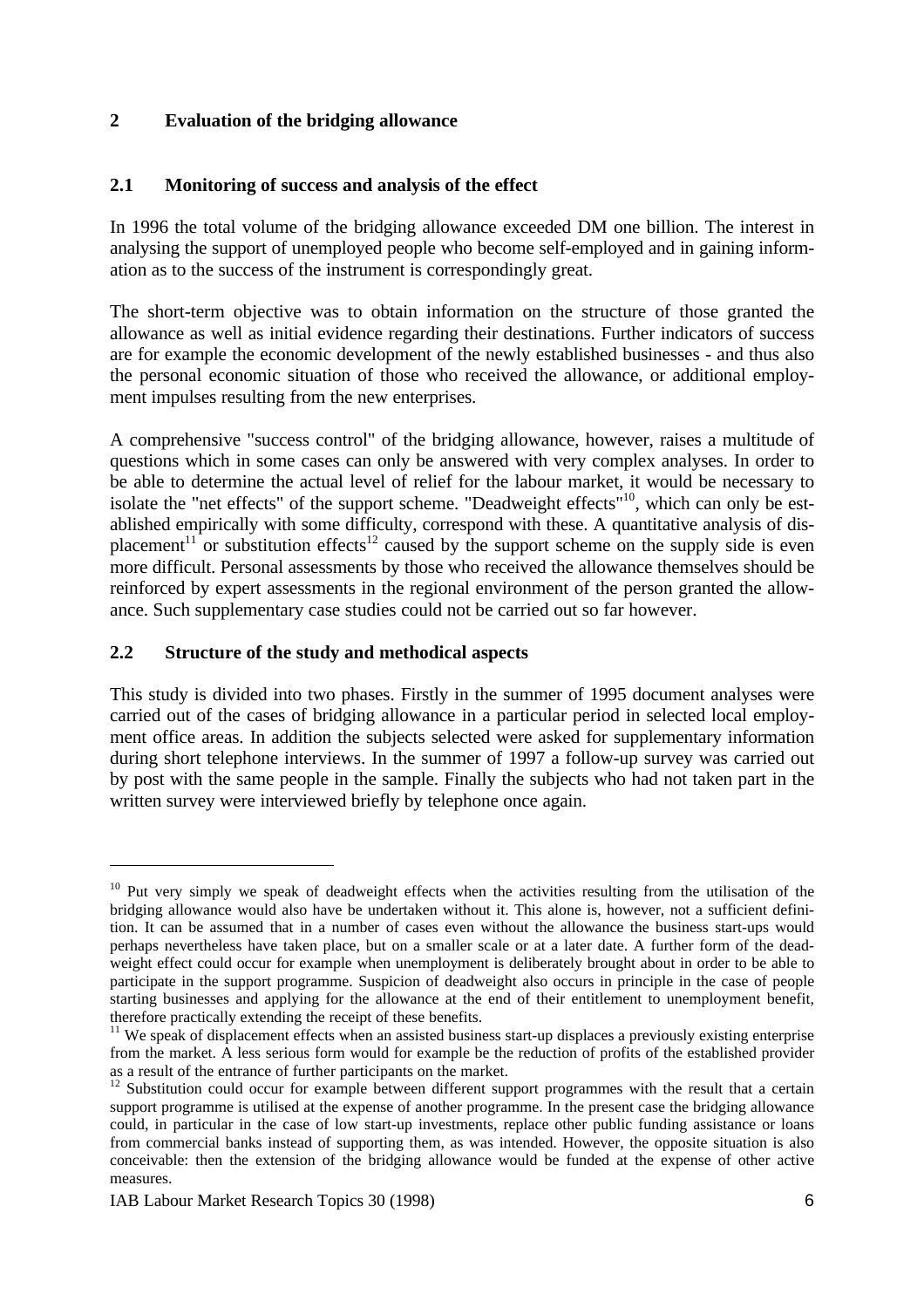The basis of the study is a sample of 15 selected local employment office areas (11 in western Germany, 4 in eastern Germany) which were selected according to a multi-stage sample process.

In these selected employment offices all of the applications for bridging allowance granted between the beginning of 1994 and the middle of the second quarter of 1995 were evaluated<sup>13</sup>. The applications approved in the third quarter of 1994 were not included in the survey because the amendment to the law mentioned previously occurred in that period.

All in all 4486 cases were included in the study. 39% of these were from the new *Länder*. The study thus makes it possible to observe the course of new enterprises for a period of between about three years and a maximum of 45 months on average $14$ .

All in all 67% of the subjects returned the questionnaires. It was possible to interview a further 22% by telephone. Therefore almost 90% of the net sample is available for the study.

# **3 Basic information on the structure of the recipients**

It is unfortunately not possible to include a detailed description of the structures of the bridging allowance recipients here. It is, however, necessary to present some fundamental points, in particular in order to compare various structural features with those who left unemployment and with the unemployed as a whole, as well as with regard to a possible selectivity of the allowance scheme.

The recipients of the bridging allowance became self-employed after an average of almost 36 weeks of **previous unemployment**. About 10% of the recipients took the step into selfemployment after just the minimum period of four weeks. In contrast with this about a fifth of the recipients had been out of work for longer than a year and were thus long-term unemployed before becoming self-employed.

Almost a fifth of those setting up their own business had already taken part in other employment and training measures, such as job creation measures or courses of retraining, in the two years before receiving the bridging allowance.

Just under 70% of the bridging allowance recipients still had some **entitlement to unemployment benefit remaining** at the time when they took up their self-employed activity. 26% of these would still have been eligible for unemployment benefit for at least six months and just under 10% for as long as over a year.

 $13$  In the whole of the Federal Republic during the period studied a total of 54,859 people received support in starting up a business in the form of the bridging allowance (population).

<sup>&</sup>lt;sup>14</sup> The last business start-ups included in the study occurred in the middle of the second quarter of 1995 and were therefore 25 months before the reference date of the written survey.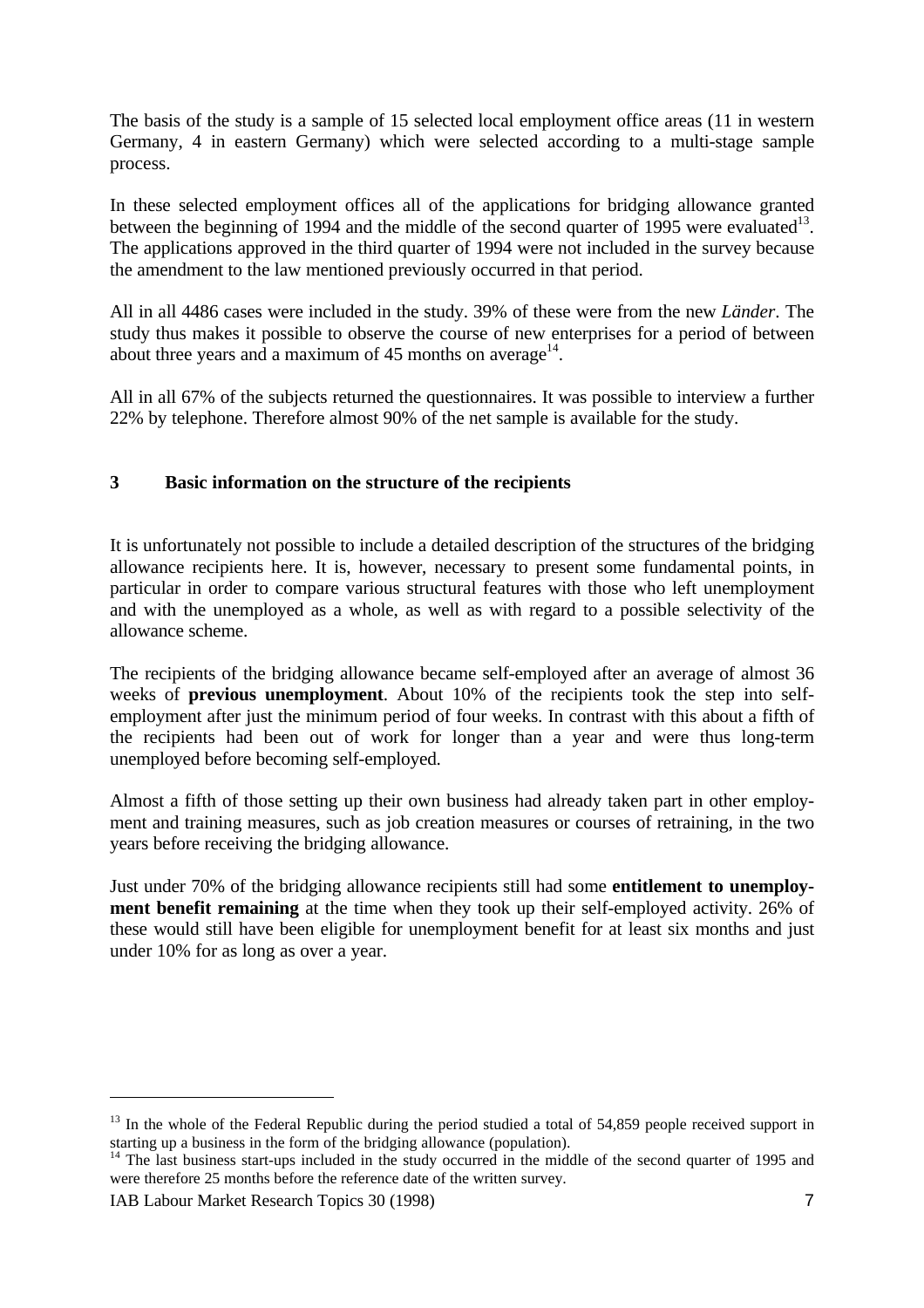The **average age** of the eastern German bridging allowance recipients is almost 40 and is thus about two years older than that in western Germany. The median of the age distribution is 38. Therefore the step into self-employment is still quite frequently taken even at an advanced age.

With regard to **school education** and **vocational qualifications** the bridging allowance recipients are clearly better qualified than the unemployed as a whole. However, the willingness to become self-employed might also in many cases be associated with certain minimum qualifications. On average overall less than 2% of those setting up a business had no school qualifications and less than 10% had no vocational qualifications. On the other hand more than a fifth held a degree from an institution of higher education (6.6% from a polytechnic, 14.7% from a university). Accordingly only one in three had previously been employed as a "clerical worker" or an unskilled worker. All the others had held higher positions, some of them in association with managerial and decision-making tasks. A small number of the recipients had also already been able to gather experience as a self-employed person (3.1%).

The **proportion of women** in both eastern Germany (35%) and western Germany (20%) is well below their respective proportions of the unemployed. The proportion of women who received the allowance is, however, roughly within the range of the proportion of women among the self-employed in general. The clearly higher proportion of women for the new *Länder* reflects the different employment patterns in eastern and western Germany.

Nine out of ten bridging allowance recipients founded new enterprises. Only a tenth of the recipients took over existing businesses. As regards the **branches of industry** in which the enterprises were founded a clear focus on the service sector stands out. In addition to a basic provision of simple services such as for example the sale of goods, the transport of goods, the cleaning, servicing, maintenance or repair of machinery and buildings, highly qualified services are also increasingly being provided.

# **4 Success of the bridging allowance scheme**

The success of the bridging allowance has two sides. At individual level, remaining in selfemployment or in employment in general is the central success criterion. Success in integrating into the regular labour market is one of the main tasks of active employment promotion (§ 7 Social Code III). In addition to this, data on the economic development of the enterprise for which the allowance was granted is also important as further yardsticks of success, as are additional employment effects.

The overall assessment of the effectiveness of the bridging allowance also depends, however, on its contribution towards easing the strain on the labour market. As the study has so far only had access to microeconomic aspects of success, definitive conclusions can not yet be drawn with regard to the significance of the support instrument at macro-level and in particular to its net effect for the labour market. At the present stage of the study it is not possible to put even a rough figure on the extent to which existing businesses have actually been displaced by assisted new businesses. As far as a further labour market effect, the so-called *deadweight*, is concerned, however, initial findings can already be presented in one of the following sections.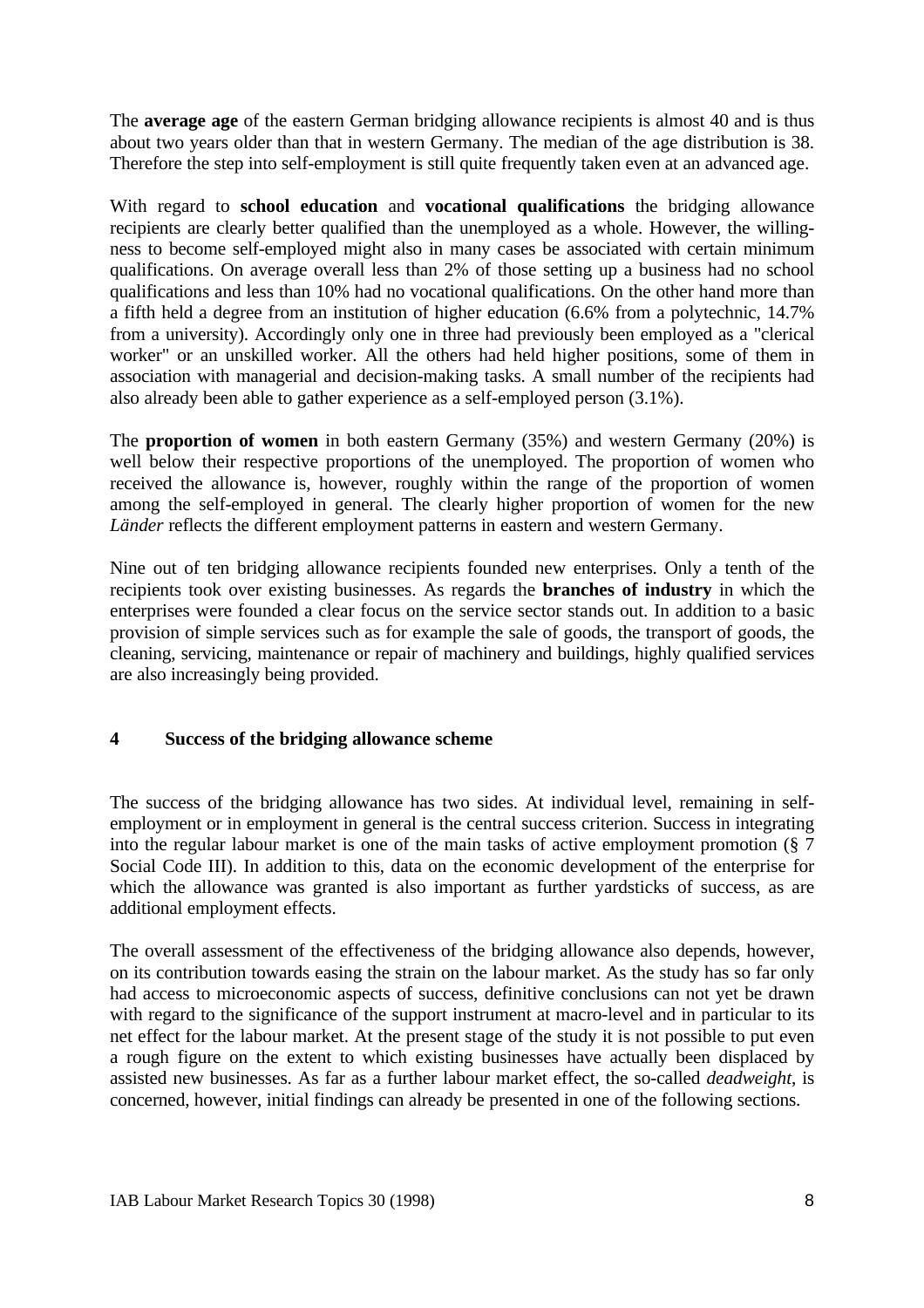### **4.1 Destination of those who received the allowance**

At micro-level the outcome for those who received the allowance about three years after becoming self-employed is quite positive, as can be seen from *Table 1*. Over 70% of those originally granted the allowance are still self-employed.

A further 12% - or two fifths of those who are no longer self-employed - are in employment covered by the social security system, one percent is in some other form of employment. A total of 11% of the subjects are registered as unemployed at the time of the survey, 2% of them without benefit entitlement. 1% of those who previously received the bridging allowance are taking part in further training and retraining measures. If some of the responses in the category "other" are added to this, which, however, also includes those who have gone into higher education or military service and such like, then at the time of the survey no more than 13% of the former bridging allowance recipients should have been taking advantage of unemployment benefits in any way.

In an **east-west comparison** there are at most marginal differences. In spite of the clearly poorer labour market situation in eastern Germany, the proportion of people there who are no longer self-employed and are now in employment covered by the social security system is approximately the same size as that in western Germany.

**Gender-specific differences** are visible, but are insignificant. Although men are somewhat more successful in self-employment than women, with 72% of them remaining in self-employment, compared with 67% of women, this is relativised by a proportion of 3% of women in maternity protection or on parental leave. The rate of those who registered as unemployed again is virtually the same for men and women.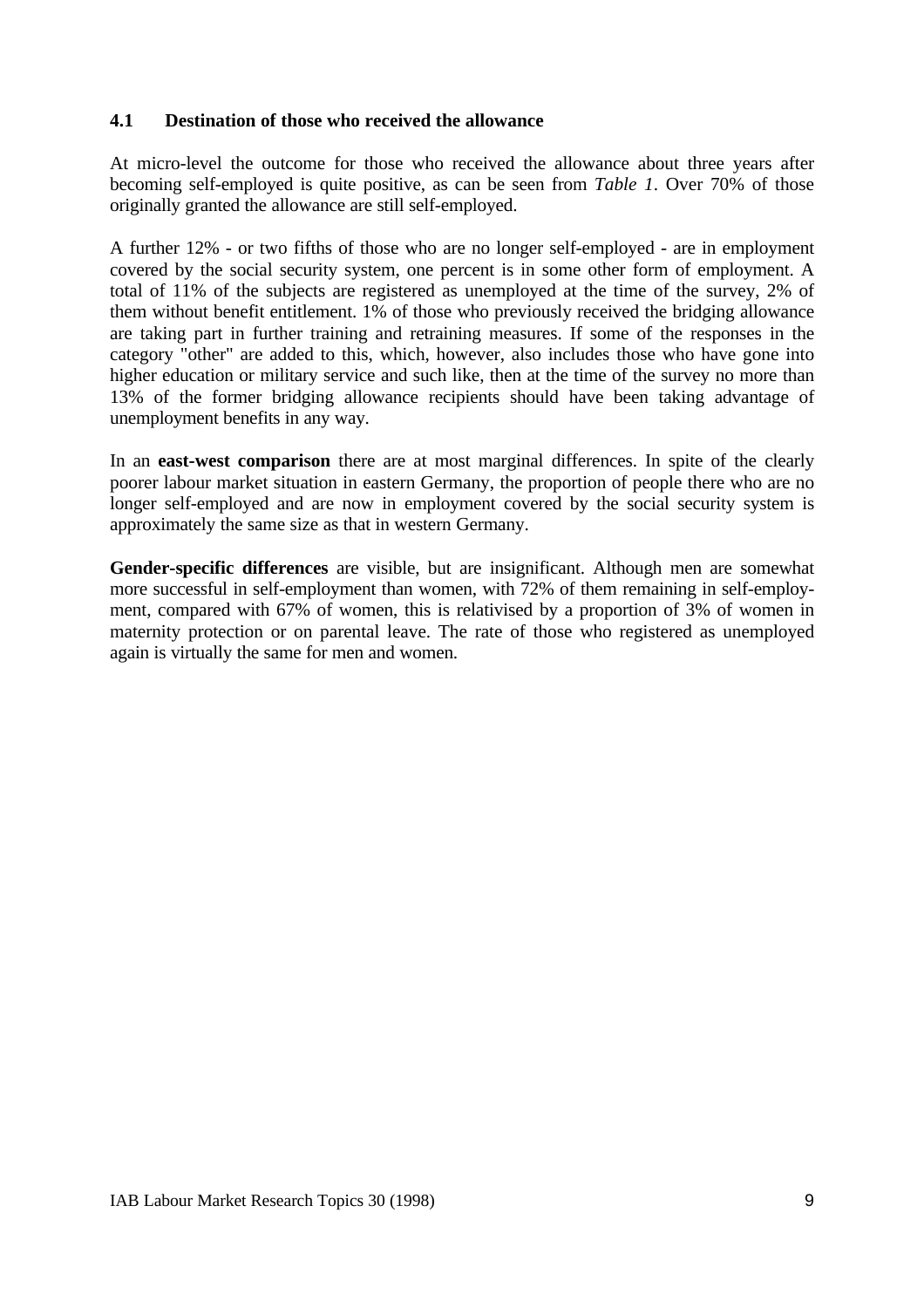# *Table 1:*

**Occupational situation of people who set up businesses with the help of a bridging allowance1), after about three years (summer 1997)**

|                                                     |          | total |      | of these (in %) |      |      |
|-----------------------------------------------------|----------|-------|------|-----------------|------|------|
|                                                     | absolute | in %  | men  | women           | east | west |
| self-employed                                       | 2707     | 70.4  | 72.0 | 67.0            | 70.9 | 69.9 |
| of these:                                           |          |       |      |                 |      |      |
| assisted business                                   | 2558     | 66.5  | 67.6 | 64.7            | 67.5 | 65.8 |
| other self-employed business                        | 149      | 3.9   | 4.4  | 2.3             | 3.4  | 4.1  |
| no longer self-employed                             | 1139     | 29.6  | 28.0 | 33.0            | 29.1 | 30.1 |
| of these:                                           |          |       |      |                 |      |      |
| employment covered by social security<br>$\bullet$  | 461      | 12.0  | 12.4 | 10.8            | 11.7 | 12.2 |
| other form of employment<br>$\bullet$               | 39       | 1.0   | 1.1  | 0.8             | 0.9  | 1.1  |
| family worker<br>$\bullet$                          | 12       | 0.3   | 0.2  | 0.7             | 0.3  | 0.3  |
| unemployed with benefit entitlement<br>$\bullet$    | 333      | 8.7   | 8.4  | 9.1             | 9.3  | 8.2  |
| unemployed without benefit entitlement<br>$\bullet$ | 77       | 2.0   | 2.1  | 1.7             | 1.4  | 2.4  |
| further training, retraining<br>$\bullet$           | 53       | 1.4   | 1.3  | 1.7             | 1.5  | 1.3  |
| retirement/early retirement<br>$\bullet$            | 31       | 0.8   | 0.8  | 0.6             | 0.4  | 1.1  |
| maternity protection/parental leave<br>$\bullet$    | 29       | 0.8   | 0.0  | 2.9             | 0.8  | 0.7  |
| other<br>٠                                          | 61       | 1.6   | 0.9  | 3.5             | 1.9  | 1.4  |
| no details given<br>$\bullet$                       | 43       | 1.1   | 0.8  | 0.9             | 0.6  | 1.4  |
| No. of cases:                                       | 3846     | 3846  | 2815 | 987             | 2282 | 1551 |

 $\frac{1}{1}$  Start of allowance 1994/95

#### **Failure of the assisted new businesses**

Since the destination of those who received the bridging allowance was so far described at the time of the survey, the present data provides the possibility in addition to follow the developments over the course of time. The survival of the assisted enterprises - or their "deaths" - can be illustrated with the aid of the survival analysis method. The basis for the analysis is the length of time between an initial state ("taking up a self-employed activity ") and the occurrence of a certain event ("giving up self-employment").

The two most important functions that can be estimated with the aid of the survival analysis are the survival rate and the hazard rate. The survival rate versus time indicates the proportion of bridging allowance recipients who are still self-employed. The hazard rate gives information - to put it simply - about the probability of a person who received the allowance and was selfemployed up to a certain point in time terminating his or her self-employment in the following period of time.

The event to be examined - abandonment of the self-employed activity - has occurred for only some of the cases so far in the time since the businesses were founded. For the remainder so far no statement can be made as to whether this event will yet occur after the reference date of the study.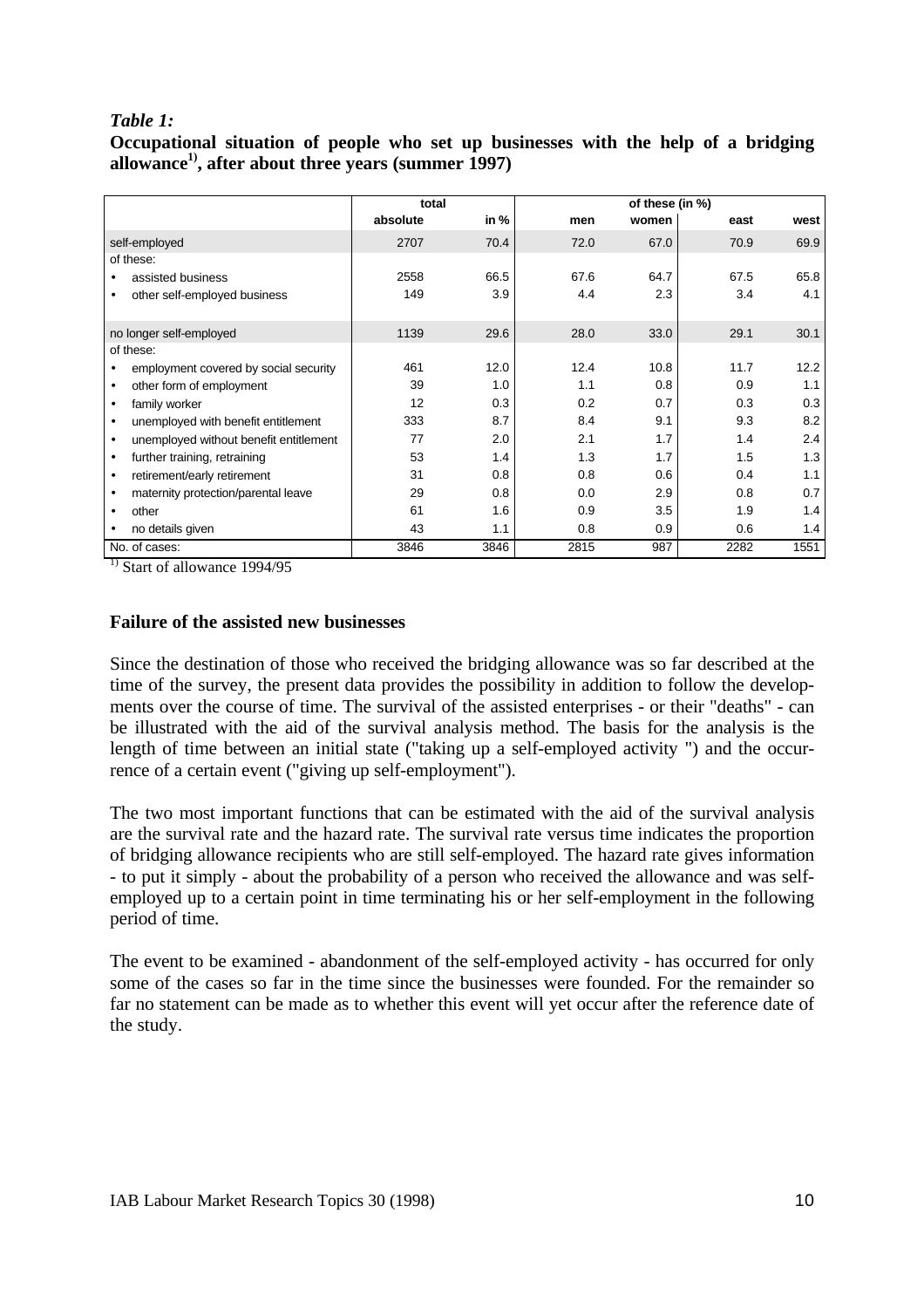*Figure 2a:* **Survival function (proportion of businesses still in existence)**



As can be seen from the survival rate, the survival probability for those who received the allowance one year after the business was started up was still over 90% and two years later was still more than 80%. Conversely upon more detailed examination it becomes clear that about 15% of all abandonments occurred as early as the first six-month period and thus in some cases while the bridging allowance was still being paid. Half of the cases of failure occurred during the first 18 months after the business start-up. After a period of slightly more than two years, three quarters of the businesses that will fail have already done so. After that the "critical phase" for the new businesses eases off and the enterprises obviously gradually reach less dangerous ground.

The risk of giving up a self-employed activity (*Figure 2b*) increases steadily at first, and reaches a maximum seven months after the business start-up - thus at the time when the bridging allowance has just expired. At this point in time the "business failure rate" per month (referring to those who were still self-employed in the previous month) is about 2.1%. After that the hazard rate falls at first, until about six months later, when a second "failure wave" occurs. In the following period when examined in terms of months, the function shows a slight wave-like development with a decreasing tendency<sup>15</sup>.

 $\overline{a}$ 

 $15$  The unsettled course of the hazard function towards the end of the time axis probably occurred due to the fact that owing to the time of the business start-up there are only very few cases that have so far been able to cover this maximum possible period.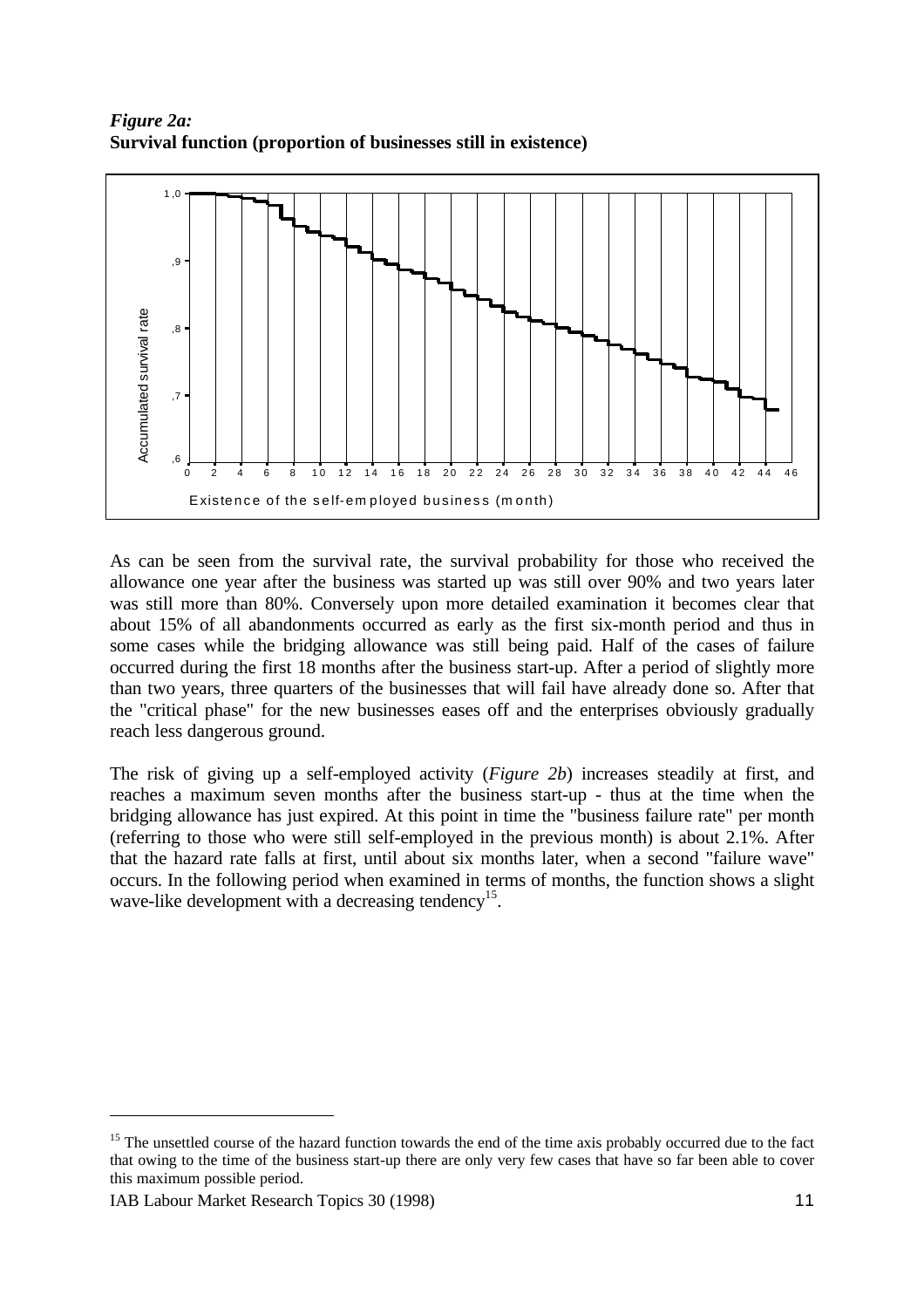*Figure 2b* **Risk function (monthly risk of giving up the self-employed activity)**



# **Reasons for giving up the self-employed activity**

The main reasons given by the respondents for failing in or giving up self-employment were economic reasons or managerial deficits in the broadest terms. Purely technical weaknesses seem to play only a secondary role, however.

A lack of orders was given as the most common single reason. This could also be regarded as an indicator of latent commercial deficits. What lies behind this for example are conceptional weaknesses in the supply area - e.g. inadequate adaptation to the requirements of the market, no clearly defined spectrum of products or services etc. - or also difficulties in acquiring customers.

Financing problems arising during the start-up phase were often aggravated by customers' poor payment conduct and put both the founders of the business and the business plan additionally to the test.

In spite of positive reports from "expert bodies" - a formal access requirement for the bridging allowance - almost 14% of the respondents blamed an incorrect business plan (at least in part) for the failure of their businesses. In western Germany more businesses failed as a result of weaknesses in business plans than in eastern Germany. There are no further outstanding differences between eastern and western Germany.

# **4.2 Economic development**

Besides the basic continued existence of the self-employed business, **sales development** is regarded as another important indicator of the economic success of enterprises. In view of any potential non-response attitudes in written surveys, the sales figures were not requested in DM figures but as relative changes against the previous year. The sales developments of the newly founded businesses can therefore only be shown in a relatively rough framework.

**In 1996** one fifth of those who had remained self-employed were able to increase sales by up to 10% compared with the previous year. Almost two fifths (38%) recorded even higher sales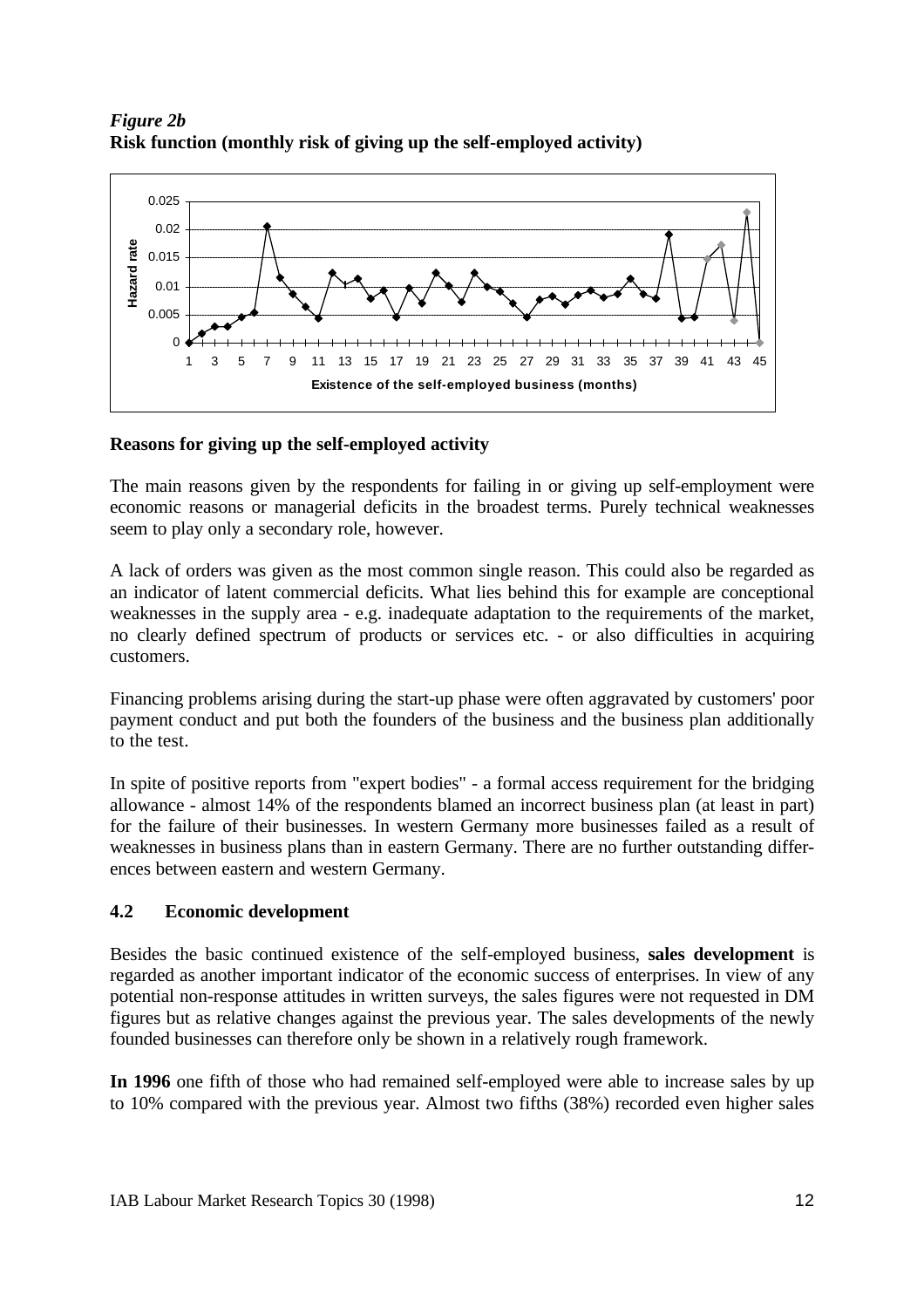growth. About 30% were able maintain the sales of the previous year and just under 11% had to accept a drop in sales.

For the **1997 business year**, which was not yet over at the time of the survey, and which was thus the second or third full business year for the respondents, half of them were expecting further increases in sales, 28% of them even as high as over 10%. One third assumed they would be able to maintain the level of turnover of the previous year. However, 15% also expressed rather sceptical expectations and were reckoning with a drop in turnover. This gives reason to believe that not yet all of the businesses have found their firm place in the market.

In accordance with the courses of turnover which many of those who had set up a business described as positive, half of the businesses still in existence at the time of the survey were able to make **profits** as early as the business year of 1995<sup>16</sup>. Two thirds reported profits for 1996, and for the 1997 business year about three quarters of the self-employed were expecting a surplus in receipts. Accordingly two thirds of those who had received a bridging allowance put the time when the new businesses became economically viable at about one year after the business was set up.

Although these developments can be judged as positive in principle, at the same time they show that at least for some of the newly established businesses the consolidation phase is not yet concluded.

With regard to the **income situation**, the business founders are divided into two groups. Whereas just under a quarter of them report a "somewhat higher" income and about a tenth a "considerably higher" income in comparison with before (prior to the period of unemployment), the income of about half of them is "somewhat lower" (19.4%) or even "considerably lower" (31.0%). For 16.8% of these self-employed people their income situation has not changed as a self-employed person. In accordance with this, about two fifths of those still selfemployed today reported that they, too, would not be able to support themselves with the income from their self-employed activity alone.

At least for this latter group the economic viability of the new business could be extremely questionable. It can be assumed furthermore that here - unless subsistence can be safeguarded by means of an additional income - there is a considerable risk potential for further cases of businesses being abandoned.

# **4.3 Employment impulses from the assisted new businesses**

In addition to the destination of those who received the bridging allowance and are still in selfemployment, a further important measure of success for the effect of the support scheme is the creation of further jobs by the newly established enterprises. Apart from the quite positive survival results at individual level, those granted the bridging allowance were also able to set additional employment impulses<sup>17</sup>. Therefore the support instrument creates not only self-

 $\overline{a}$ 

<sup>&</sup>lt;sup>16</sup> As a reminder: this sample covers businesses founded in 1994/95.

 $17$  At the present time it is again only possible to give gross figures concerning the newly created additional jobs (cf. also Section 2.1)

IAB Labour Market Research Topics 30 (1998) 13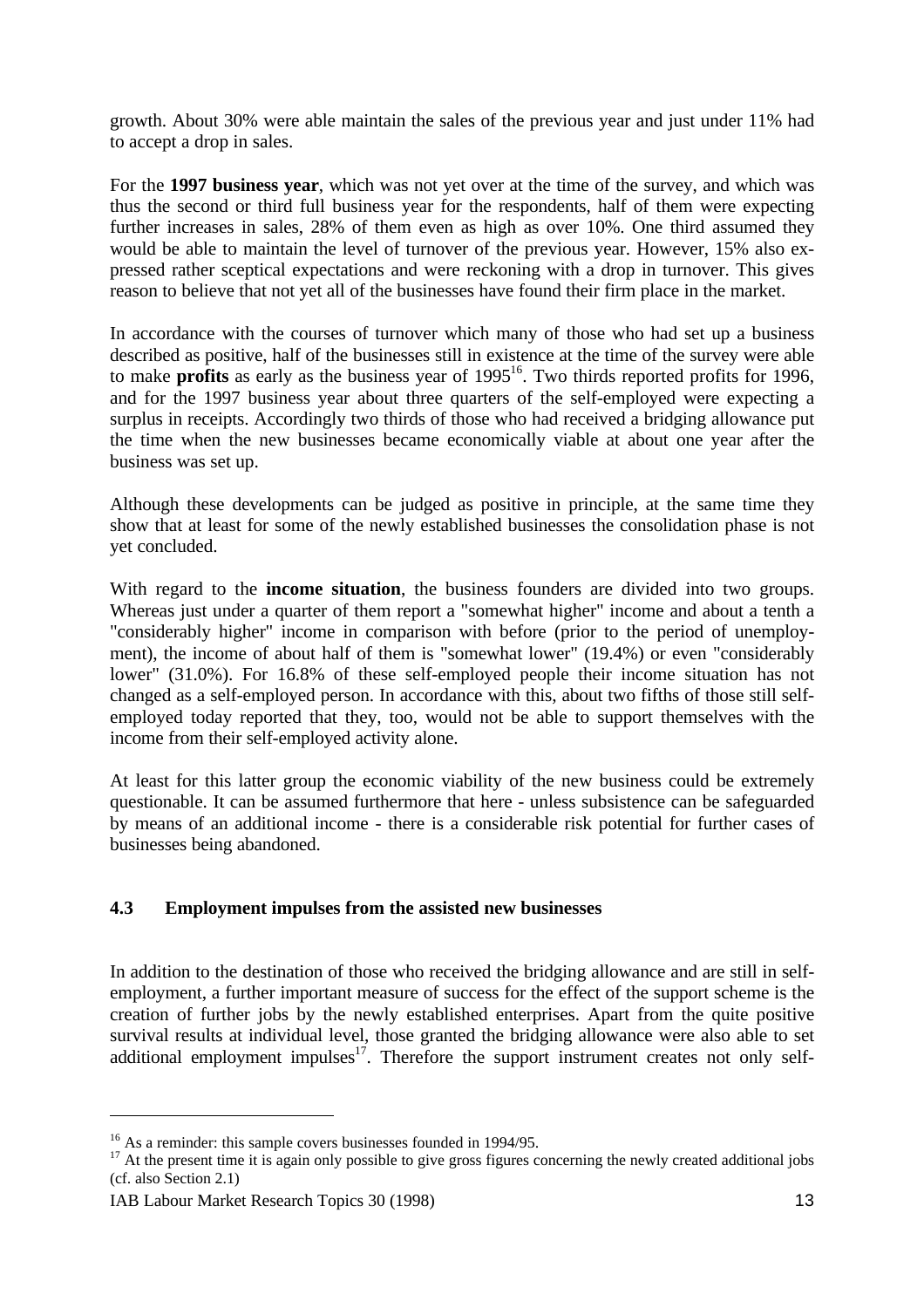employment for the founder, but also acts as an employment multiplier. 45% of the respondents who were still self-employed reported that they had at least one employee<sup>18</sup> (57% of them have at least one employee in employment covered by the social security system; no differentiation according to full- or part-time). *Table 2* shows the extent of additional employment per 100 bridging allowance recipients after a total of three years, as well as a differentiation by gender and an east-west comparison.

The new businesses set up by male bridging allowance recipients show clearly more employees than those of female recipients. Obviously men tend to set up somewhat larger businesses. At the current stage of the study it is unclear, however, whether economic reasons are the decisive factor in this. Perhaps gender-specific differences regarding the spheres of activity or even the motives also affect the employment developments.

#### *Table 2:*

# **Additional employees per 100 bridging allowance recipients after an average of three years**

|                                                                            | Total | men | women | east | west |
|----------------------------------------------------------------------------|-------|-----|-------|------|------|
| Employees covered by the social security system                            | 54    | 60  | 38    | 75   | 39   |
| Working family members                                                     | 7     |     | 6     | 6    |      |
| Temporary employees/employees not covered by the<br>social security system | 32    | 35  | 36    | 20   | 41   |
| Trainees                                                                   |       | 8   | 5     |      |      |
| Total number of employees                                                  | 100   | 110 | 85    | 108  | 94   |

Basis: People who originally received the bridging allowance

Eastern Germans who set up their own business were able to set stronger employment impulses than their western German counterparts. What is particularly notable here is the number of newly created employment relationships covered by the social security system, which is almost double the number created in western Germany. The western German bridging allowance recipients in contrast tend to employ more temporary staff or employees who are not covered by the social security system.

Over the course of time the number of additional employees compared with the time when the business was set up has increased almost five-fold and has doubled in the last two years. After a mean duration of three years in self-employment, an average can be calculated of one additional employee per person who was originally supported by means of the bridging allowance.

If solely the figure of those who are still self-employed today is taken as a basis of calculation, and the one-person businesses are taken out of the calculation, then there are on average 3.5 employees for each person who has remained in self-employment with additional employees. This calculation approach has as its basis the differentiation between business founders who become self-employed with the aim of employing themselves and "entrepreneurs" who have a clear growth objective in mind.

IAB Labour Market Research Topics 30 (1998) 14 <sup>18</sup> This corresponds to just under a third of all those originally granted the allowance.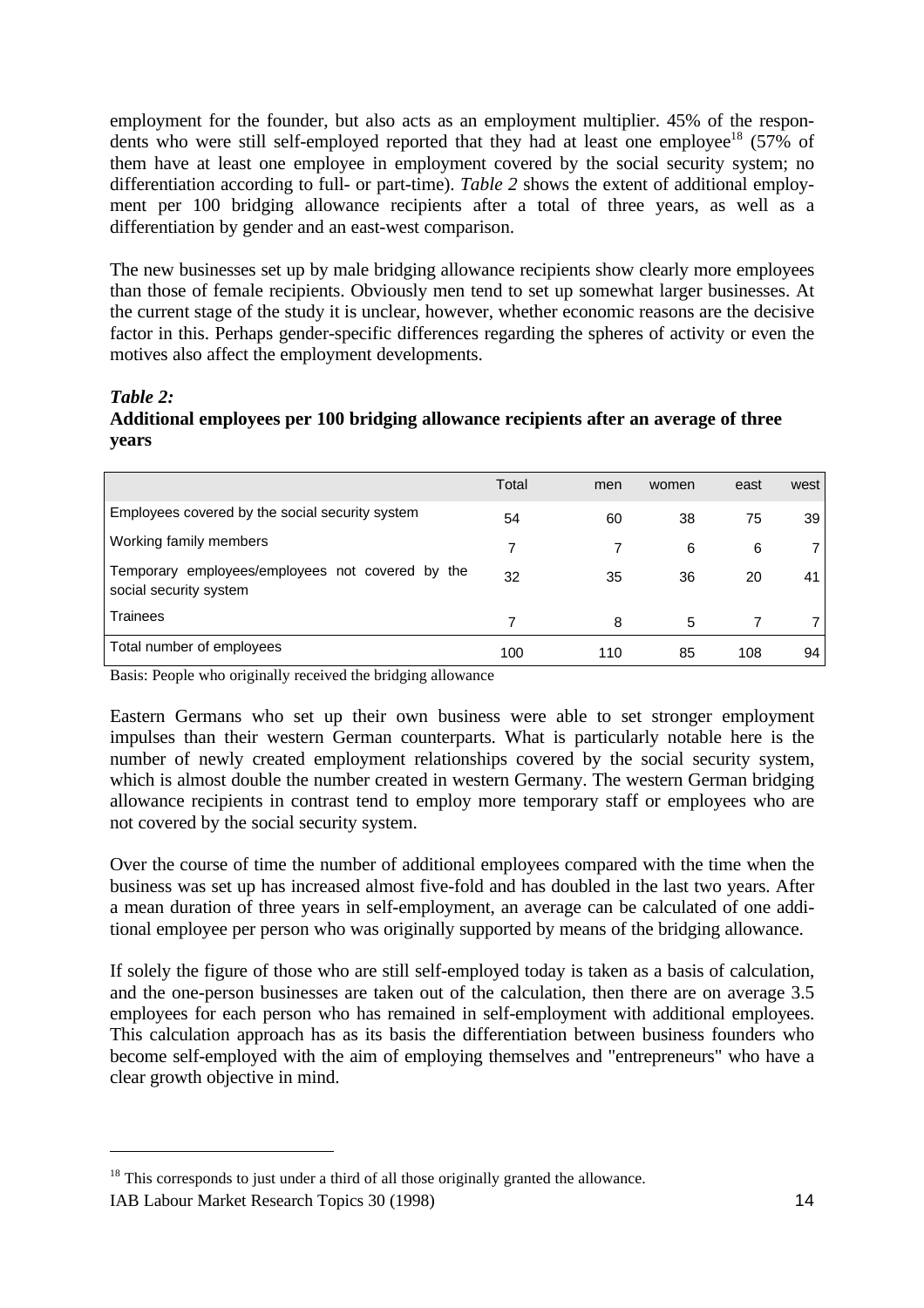# **5 Labour market effects - estimates on the existence of deadweight effects**

One of the questions that arise concerning assisting people to start up businesses using unemployment insurance resources is the issue of deadweight effects. Deadweight can be understood in the simplest terms as new businesses which would have come into being even without the bridging allowance. Deadweight effects can considerably diminish the (net) effect of the support scheme.

The answers to a hypothetical question asked on this matter, shown in *Figure 3*, give an initial orientation. Only 14% of the respondents reported that they would have become self-employed in the same way without the bridging allowance. Approximately the same number would have set up the business on a smaller scale, around 30% would not have taken the step into selfemployment until a later date. More than two fifths of the bridging allowance recipients said they would not have set up their business without the allowance.<sup>19</sup>

#### *Figure 3:*

**"When you think of the bridging allowance, what would you be most likely to say?" Without the bridging allowance my business would...**



 $n = 2767$ 

The rough pattern of a single study item in terms of "What would have happened if ..." can, however, only partly take into account the complexity of the social reality. The low possibility of differentiation as well as not taking into account further aspects of the support scheme are disregarded in this "conventional" recording of deadweight effects<sup>20</sup>. The "deadweight effect"

<sup>&</sup>lt;sup>19</sup> In an international comparison of similar support schemes Wilson/Adams (1994) report the following estimates with regard to deadweight: Australia 39%, Denmark 56%, France 60%, Great Britain 42%, USA (Washington) 26.6%, USA (Massachusetts) 28.6%. A variety of reasons are given for this which originate in particular in the form of the support schemes and the particular prevailing conditions. On the basis of an econometric estimate, Meager (1995: p.17) considers it improbable, *"...that the deadweight effects in the German programme are above 20% in the first years".*

<sup>&</sup>lt;sup>20</sup> Distortion of responses with retrospective questions are a well-known phenomenon in social sciences. The quality of data generated in this way is subject to limitations which are often impossible to calculate. With regard to the validity of statements obtained in such a way, impairments must also be feared: for the subjects such questions can appear to be ambivalent and are thus far from the unidimensionality which is striven for from a methodical point of view.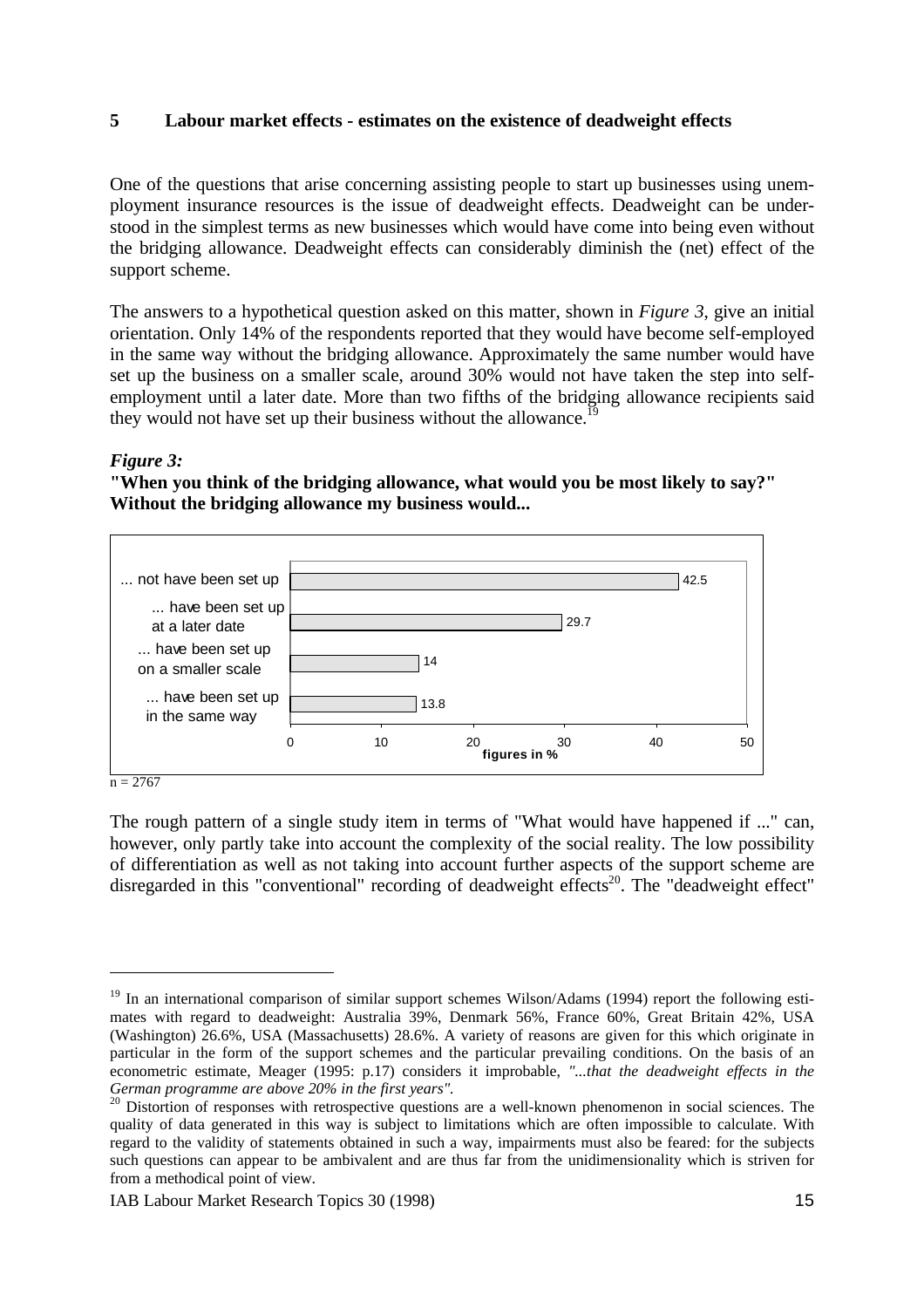phenomenon is certainly more complex and includes far more dimensions than such a relatively superficial study approach can record $2<sup>1</sup>$ .

In order to obtain a more sensitive estimate of the importance of the support programme, a modified approach with an extended battery of questions was adopted. Here in a further stage of analysis the individual items can be brought together unproblematically into an "evaluation index on the bridging allowance".

In the written survey the subjects were confronted with the statements about the bridging allowance shown in *Table 3*, and asked to classify them on a scale of 1-5. The battery of items includes further aspects in the consideration of possible deadweight effects. Thus for example the allowance scheme also results in a positive labour market effect if an unemployed individual would (sooner or later) have become self-employed even without the bridging allowance but would not have survived the first few without the allowance.

#### *Table 3:*

**Importance of the bridging allowance for starting up a new business (figures in %)**

| <b>Statement</b>                                                          | is not true |                   |                   | is true |      |
|---------------------------------------------------------------------------|-------------|-------------------|-------------------|---------|------|
|                                                                           | $-2$        | -1                | $\bf{0}$          | $+1$    | $+2$ |
| "Without the bridging allowance I would not have survived the first three | 14          | 9                 | 18                | 22      | 37   |
| months of self-employment"                                                |             |                   |                   |         |      |
| "The bridging allowance safeguarded my subsistence and that of my         | 9           | 6                 | 13                | 29      | 43   |
| family during the start-up phase"                                         |             |                   |                   |         |      |
| "The support from the bridging allowance was of crucial importance for    | 6           | 5                 | $12 \overline{ }$ | 28      | 49   |
| me in the initial phase of my self-employment"                            |             |                   |                   |         |      |
| "I had already had thought of becoming self-employed before I was         | 22          | 6                 | 16                | 20      | 26   |
| made unemployed"                                                          |             |                   |                   |         |      |
| "I would have started my own business even without the bridging           | 22          | $12 \overline{ }$ | 25                | 18      | 23   |
| allowance."                                                               |             |                   |                   |         |      |

 $n = 2883$ 

As is easy to see, an agreement with the last two statements gives rise to the supposition that deadweight effects exist, whereas agreement with the first three statements points more towards the absence of deadweight effects.

The pre-requisite for a common evaluation in the context of a cumulative index<sup>22</sup> is internal consistency of the response behaviour. The reliability coefficient Cronbach's *alpha*<sup>23</sup> controls

<sup>&</sup>lt;sup>21</sup> Cf. on this the introductory ideas in Section 2.1.

 $22$  For combining into a common index, the scales have to be recoded. For the first three items it is transformed to a points scale with values of 1 to 5. As the last two items in the battery point in the opposite direction, the points scale goes "backwards" from 5 to 1.

<sup>&</sup>lt;sup>23</sup> The *alpha* coefficient is a specific form of factor analysis and indicates how well a linear combination of variables (the set of variables examined) depicts a single theoretical variable, namely the theoretical construct to be measured. In order to calculate *alpha* the variables to be examined are subjected to a factor analysis and, weighted with the respective weight on the main factor, are added (linearly combined) to form a dummy variable. Then the variance of this linear combination is compared with the variances of the initial variables.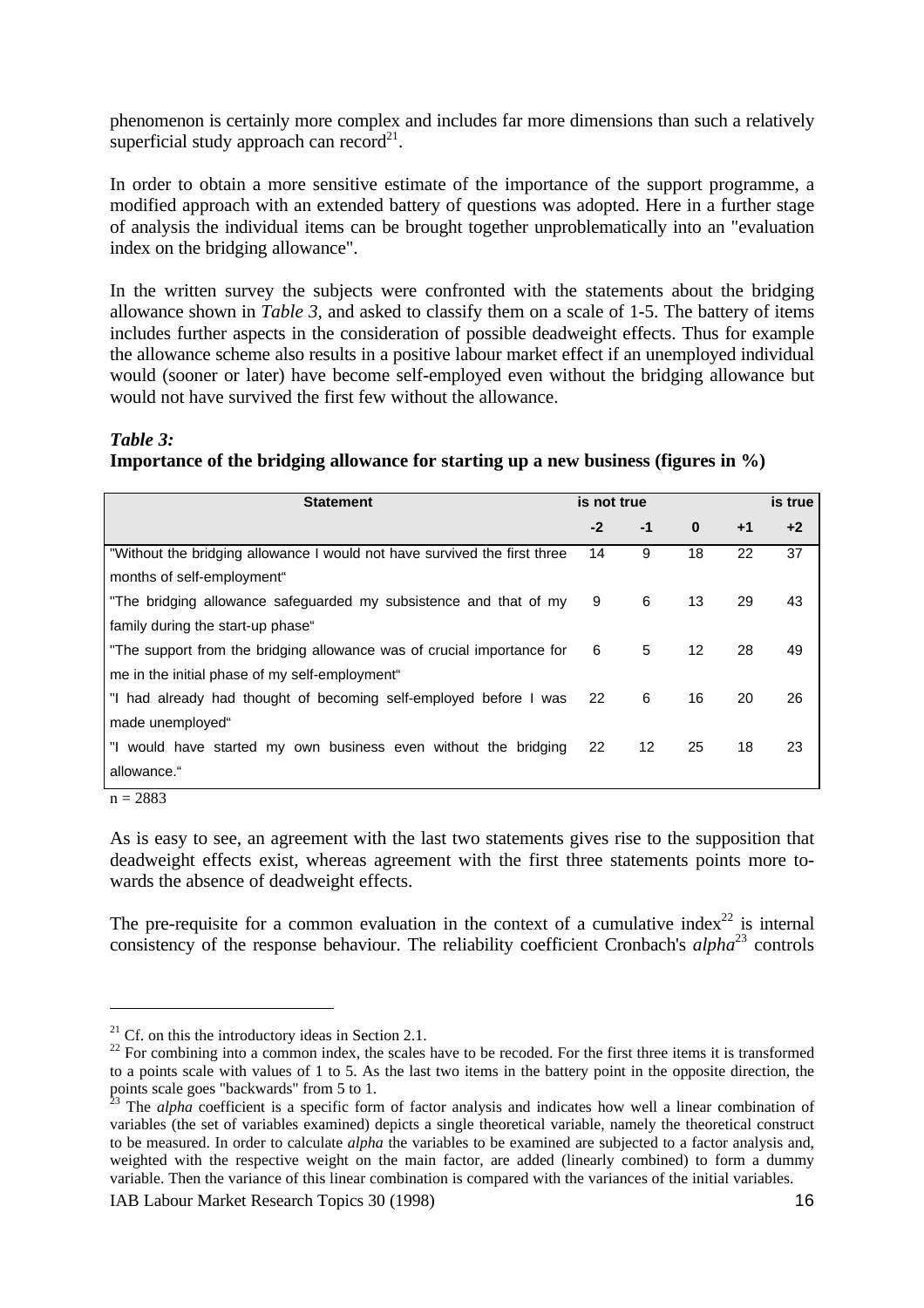for whether the respondents tend to answer the questions consistently or whether they oscillate in their statements. Satisfactory reliability can be assumed for the present *a* -value of 0.7033. The statements therefore point to a large extent in the same direction.

*Figure 4* shows the distribution of the evaluation index  $I_B^{24}$ . The index value 15 marks the middle of the range of the scale. This value divides the population into a two-thirds group with predominantly favourable indications and a remainder group of one third with less positive assessments.



# *Figure 4:* **Evaluation index (values)**

With regard to the problems involved in measuring, however, this should not be understood as a "demarcation line". The idea of an indifference area which can not be exactly demarcated and which groups around this middle value could be closer to reality. The further towards the right the study units are located, the more strongly the positive assessments of the support scheme predominate in the differentiated consideration on which this study is based. To the left of this indifference area there are more indications for the existence of deadweight effects (intensity shown by darker shading).

Thus for the evaluation index  $I_B$  the following applies:

 $\overline{a}$ 

 $n = 2883$ 

<sup>&</sup>lt;sup>24</sup> The fundamental positive findings of the reliability test on the item battery permits the formulation of a cumulative index from the five original variables. As the indifference point on the 5-point scales is "3", this shifts to "15" for the index formed by addition.

Range  $W = \{5, 25\}$ 

 $I_B < 15$   $\rightarrow$  increased indication of the presence of deadweight effects

 $I_B > 15$   $\rightarrow$  lesser indication for the presence of deadweight effects

It must be pointed out explicitly that this is still simply a refined processing of relatively "rough" basic information, with which under the given circumstances only statements regarding trends can be derived. A more detailed determination of deadweight effects and their extent requires a number of more far-reaching analytical tasks.

IAB Labour Market Research Topics 30 (1998) 17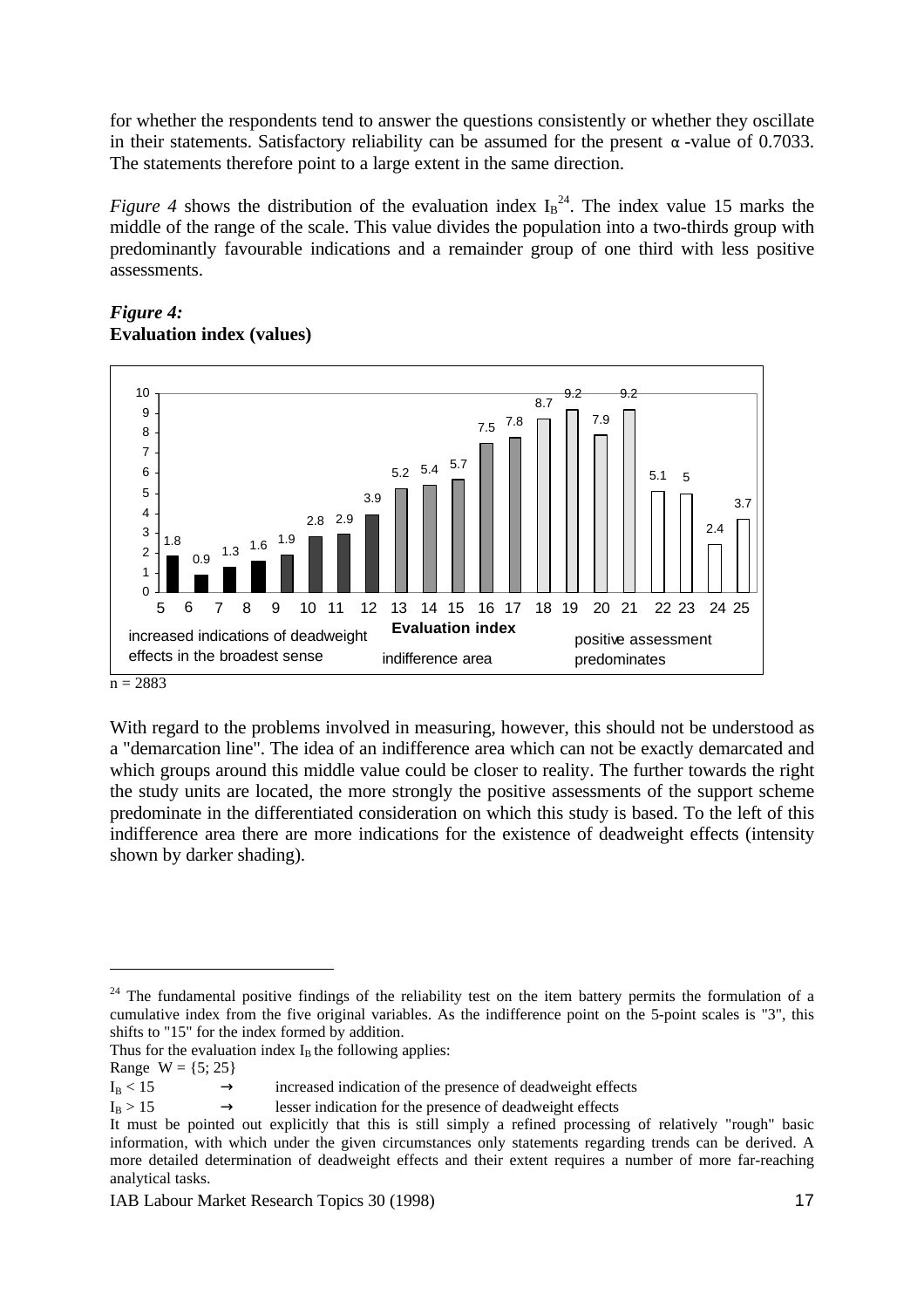It must be pointed out once more here that these estimations do not concern "convicted deadweighters" but they concern cases in which the indications of deadweight effects intensify.

#### **6 Conclusion**

The temporary provisional appraisal of the bridging allowance scheme shows positive results according to the information available on it so far. This applies at least for the individual level. It is not possible at present, however, to assess the net effect on the labour market, with the result that it is still too early for a concluding overall evaluation of the scheme. The temporary provisional appraisal must therefore still be regarded with certain reservations.

As an interim result it must be stressed that the promotion of taking up self-employment can constitute a way out of unemployment for some suitably qualified, motivated and talented unemployed individuals. At individual level the support instrument functions quite successfully, as is proven by the notable survival rates of the businesses set up by the bridging allowance recipients and also by the additional jobs created by the businesses. Also at individual level in a good number of the cases of bridging allowance there are concrete indications that lead one to expect a continuation of the favourable development of the assisted new businesses.

The "soft" indicators available so far on the utilisation of the support programme can refute to a large extent the fears of possible deadweight effects. Nevertheless consolidation studies on the use of the bridging allowance will not only be concerned with the effectiveness of the instrument at individual level and for the economy as a whole, but also in particular with its utilisation in agreement with the objectives. For differentiated evaluations of the support instrument the recipients of the bridging allowance would for example also have to be compared with comparison groups.

For a concluding evaluation, the effect of the bridging allowance scheme on the labour market as a whole must be examined even more closely. Unless displacement and substitution effects are examined more profoundly, it is not possible to rule out for example "revolving door effects" and inefficient utilisation of the resources from the scheme. In order to optimise still further the entire policy mix of active labour market policy, alternative uses of resources should be considered also with the aid of additional calculations. In principle the bridging allowance should not be isolated in this but should be regarded as competing with other public expenditure for active labour market policy measures.

In the context of causal analysis considerations on the effectiveness of current support schemes and the increasing of efficiency of future schemes it is essential to explore more precisely the reasons for the success and failure of new businesses. Besides the background information about the environment of the supported business start-ups, a large amount of which has already been presented in this provisional appraisal, in particular information about those people who started up a business but had left self-employment again at the time of the study also provide helpful information about how market access and consolidation can be facilitated by means of additional and supporting measures or in other cases how failures could be cushioned or avoided. The subject of subsequent stages of evaluation will therefore be to establish determinants of success and reasons for failure with the aid of multivariate analysis models. The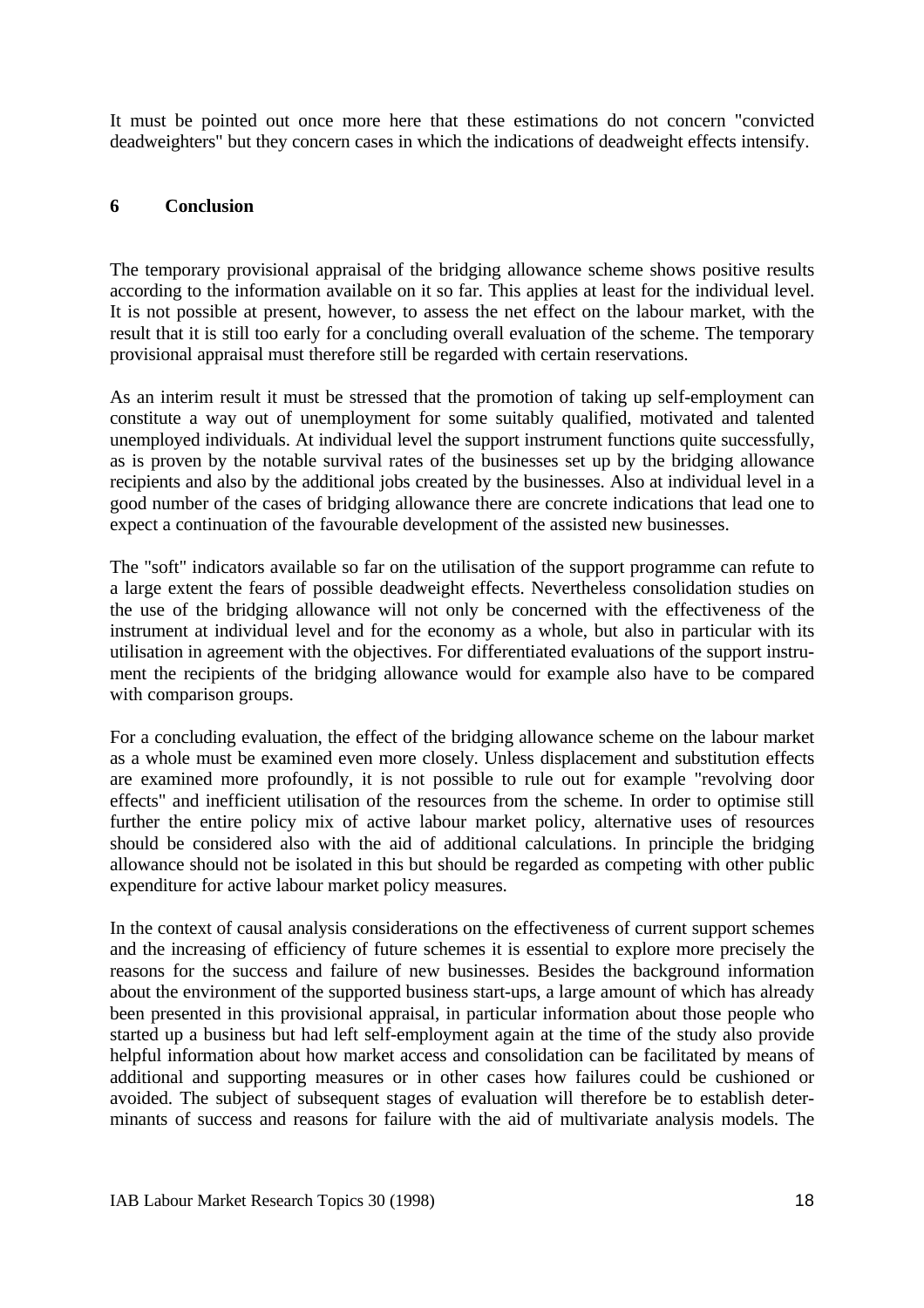period of experience of those who had set up new businesses available in the context of the study so far, which was an average of three years in self-employment, provides initial clues as to how the relationship between opportunities and risks for newly established businesses can be further optimised.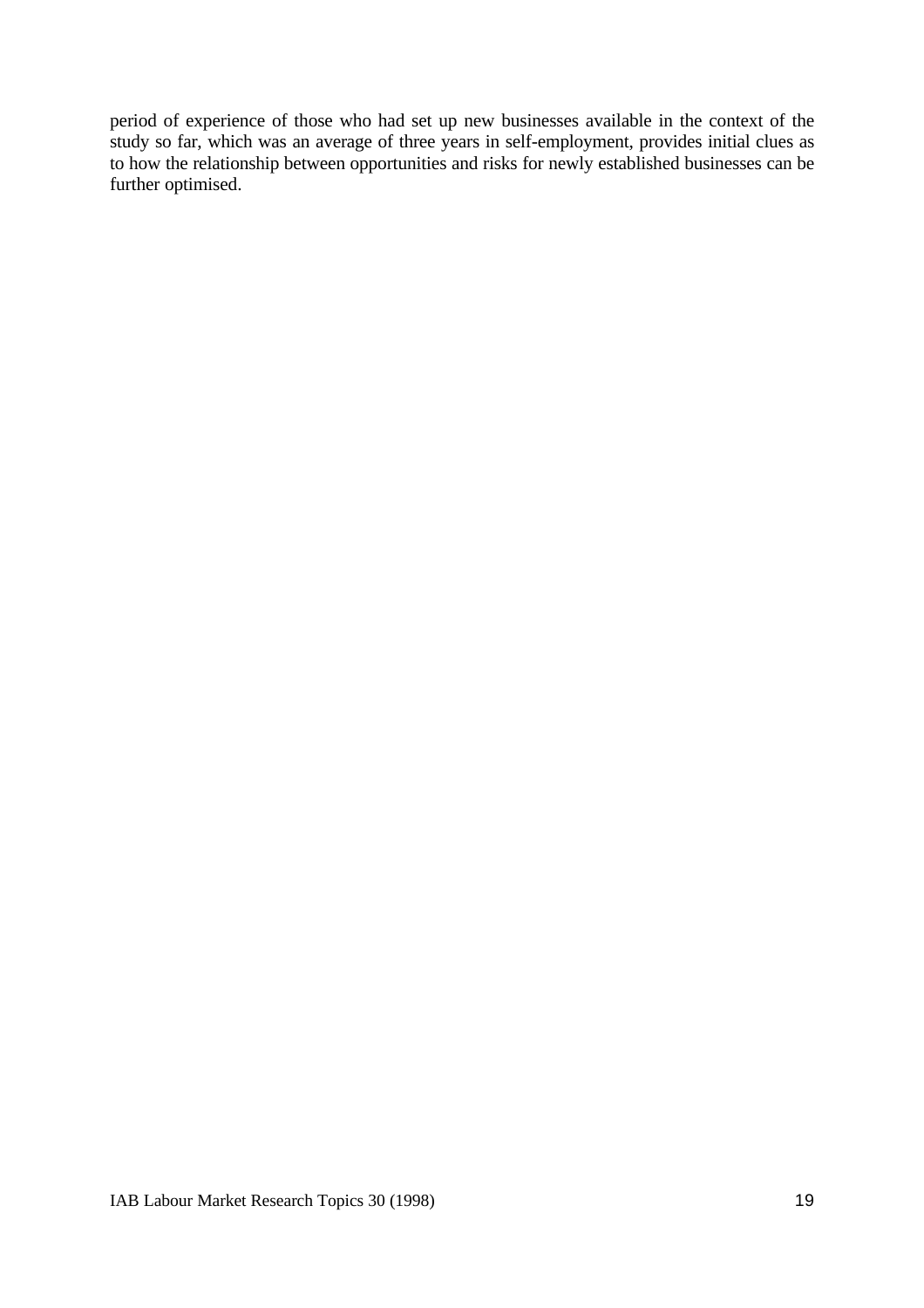#### **7 References**

**Bach, Hans-Uwe, Spitznagel, Eugen (1992):** "Arbeitsmarktpolitische Maßnahmen - Entlastungswirkungen und Budgeteffekte". In: Brinkmann, Christian, Schober, Karen (ed.): "Erwerbsarbeit und Arbeitslosigkeit im Zeichen des Strukturwandels. Chancen und Risiken am Arbeitsmarkt". BeitrAB 163. pp. 207-227.

**Barker, Paul (1989a):** "From Unemployment to Self-employed". In: The OECD Observer, No. 158, June-July 1989. pp. 5-7.

**Barker, Paul (1989b):** "Local Initiatives for Employment Creation: Self-Employment Schemes for the Unemployed". Paris: OECD.

**Blossfeld, Hans-Peter, Hamerle, Alfred, Mayer, Karl Ulrich (1986):** "Ereignisanalyse. Statistische Theorie und Anwendung in den Wirtschafts- und Sozialwissenschaften". Frankfurt/Main, New York: Campus Verlag.

**Boudon, Raymond (1979):** "Widersprüche sozialen Handelns". Darmstadt, Neuwied: Luchterhand.

**Boudon, Raymond (1980):** "Die Logik gesellschaftlichen Handelns. Eine Einführung in die soziologische Denk- und Arbeitsweise". Neuwied, Darmstadt: Luchterhand.

**Brinkmann, Christian, Otto, Manfred, Wiedemann, Eberhard (1995):** "Existenzgründungen mit Hilfe der BA. Nach § 55a AFG werden Arbeitslose, die eine selbständige Tätigkeit aufnehmen, mit Überbrückungsgeld gefördert. Erste Ergebnisse einer IAB-Untersuchung". IAB-Werkstattbericht No. 10, 22.11.1995.

**Brinkmann, Christian, Otto, Manfred (1996):** "Überbrückungsgeld hilft arbeitslosen Frauen und Männern beim Sprung in die Selbständigkeit. Strukturmerkmale und Anhaltspunkte zum Erfolg der Förderung". IAB-Werkstattbericht No. 6 / 1.10.1996.

**Brixy, Udo, Kohaut, Susanne (1997):** "Betriebsgründungen: Hoffnungsträger des ostdeutschen Arbeitsmarkts". IAB-Kurzbericht No. 6 / 18.8.1997.

**Brüderl, Joseph, Preisendörfer, Peter, Ziegler, Rolf (1996):** "Der Erfolg neugegründeter Betriebe: eine empirische Studie zu den Chancen und Risiken von Unternehmensgründungen". Berlin: Duncker und Humblot.

**Bundesanstalt für Arbeit (Hg.) (1990):** "Verzeichnis der Wirtschaftszweige für die Statistik der Bundesanstalt für Arbeit. Systematisches und alphabetisches Verzeichnis der Betriebs- u.ä. Benennungen. In Anlehnung an die Systematik der Wirtschaftszweige des Statistischen Bundesamtes, Stand 1970". Nürnberg: Bundesanstalt für Arbeit (unchanged reprint of the 1973 edition).

**Bundesanstalt für Arbeit (1997):** circular order of 3.1.1997.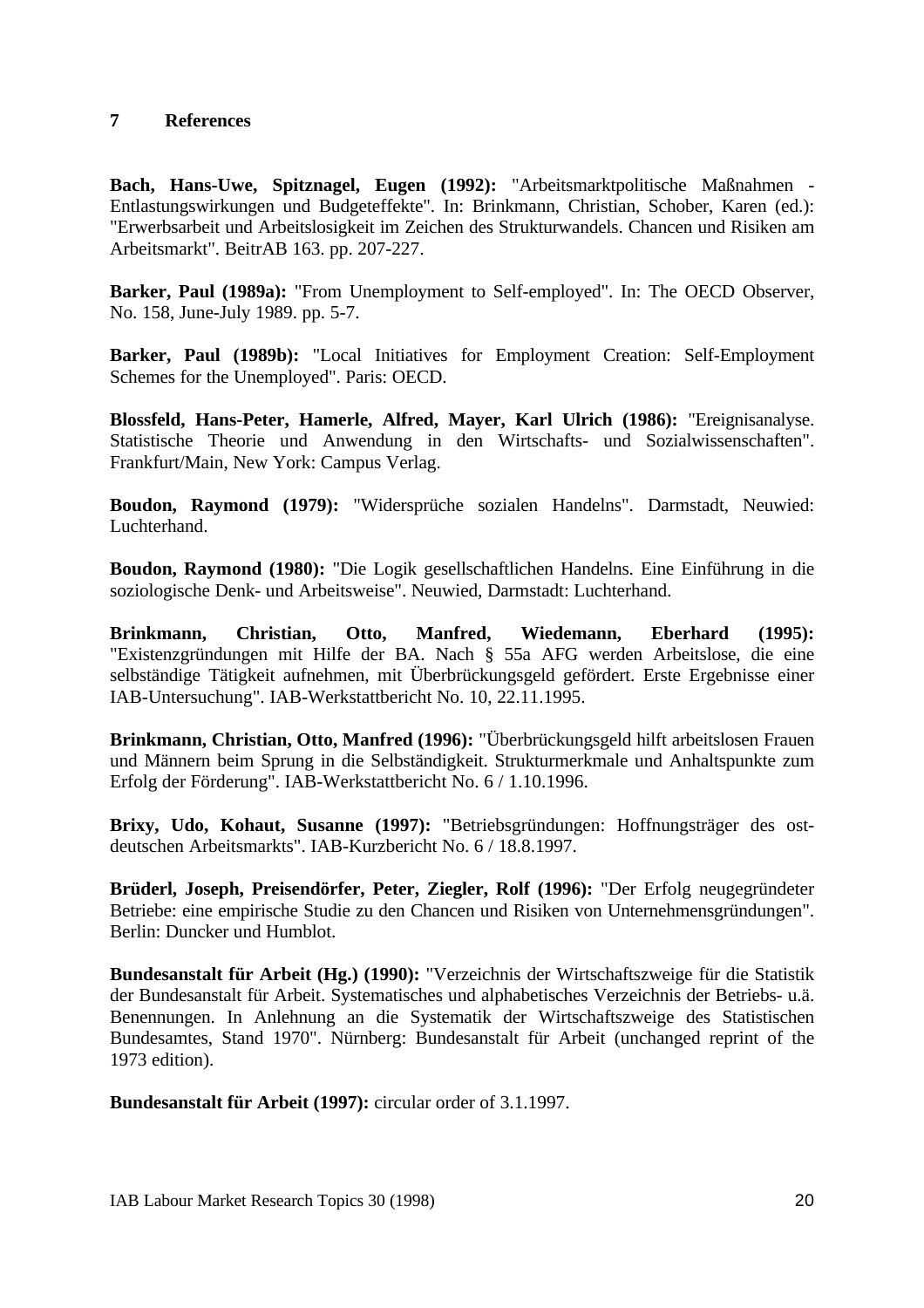**Bundesanstalt für Arbeit (1997):** circular order of 9.12.1997.

**Cromie, Stanley (1987):** "Motivations of aspiring male and female entrepreneurs". In: Journal of Occupational Behaviour, Vol. 8. pp. 251-261.

**Diekmann, Andreas, Mitter, Peter (1984):** "Methoden zur Analyse von Zeitverläufen. Anwendungen stochastischer Prozesse bei der Untersuchung von Ereignisdaten". Stuttgart: B.G. Teubner.

**Dietrich, Hans (1996):** "Empirische Befunde zur Scheinselbständigkeit". IABwerkstattbericht No. 7 / 25.11.1996.

**Draeger, Kurt, Buchwitz, Heinz, Schönfelder, Erwin (1961):** "Kommentar zum Gesetz über Arbeitsvermittlung und Arbeitslosenversicherung" Nürnberg: Bundesanstalt für Arbeitsvermittlung und Arbeitslosenversicherung.

**Esser, Hartmut (1986):** "Können Befragte lügen?" In: Kölner Zeitschrift für Soziologie und Sozialpsychologie, 38th year, issue 2. pp. 314-336.

**Hermann, Dieter, Streng, Franz (1986):** "Das Dunkelfeld der Befragung. Unit-nonresponse und item-nonresponse bei einer schriftlichen Befragung von Richtern und Staatsanwälten". In: Kölner Zeitschrift für Soziologie und Sozialpsychologie, 38th year, issue 2. pp. 337-351.

**Herzberg, Frederick, Mausner, Bernard, Snyderman, Barbara (1959):** "The Motivation to Work". New York: John Wiley and Sons.

**Herzberg, Frederick (1966):** "Work and the Nature of Man". Cleveland: World Publishing Company.

**Holm, Kurt (1970a):** "Zuverlässigkeit von Skalen und Indizes" In: Kölner Zeitschrift für Soziologie und Sozialpsychologie, 22nd year, issue 4. pp. 356-386.

**Holm, Kurt (1970b):** "Gültigkeit von Skalen und Indizes" In: Kölner Zeitschrift für Soziologie und Sozialpsychologie, 22nd year, issue 4. pp. 693-714.

**Holm, Kurt (1974a):** "Theorie der Frage" In: Kölner Zeitschrift für Soziologie und Sozialpsychologie, 26th year, issue 1. pp. 91-114.

**Holm, Kurt (1974b):** "Theorie der Fragebatterie" In: Kölner Zeitschrift für Soziologie und Sozialpsychologie, 26th year, issue 2. pp. 316-341.

**Kaiser, Manfred, Otto, Manfred (1990):** "Übergang von Arbeitslosigkeit in berufliche Selbständigkeit. Erste Ergebnisse aus IAB-Verlaufserhebungen bei Überbrückungsgeld-Empfängern nach § 55a AFG der Jahre 1986 - 1988". MittAB 2/90, 23rd year, pp. 284 - 299.

**Fischer, Gerhard (1974):** "Einführung in die Theorie psychologischer Tests. Grundlagen und Anwendungen". Bern, Stuttgart, Wien: Verlag Hans Huber. 2nd edition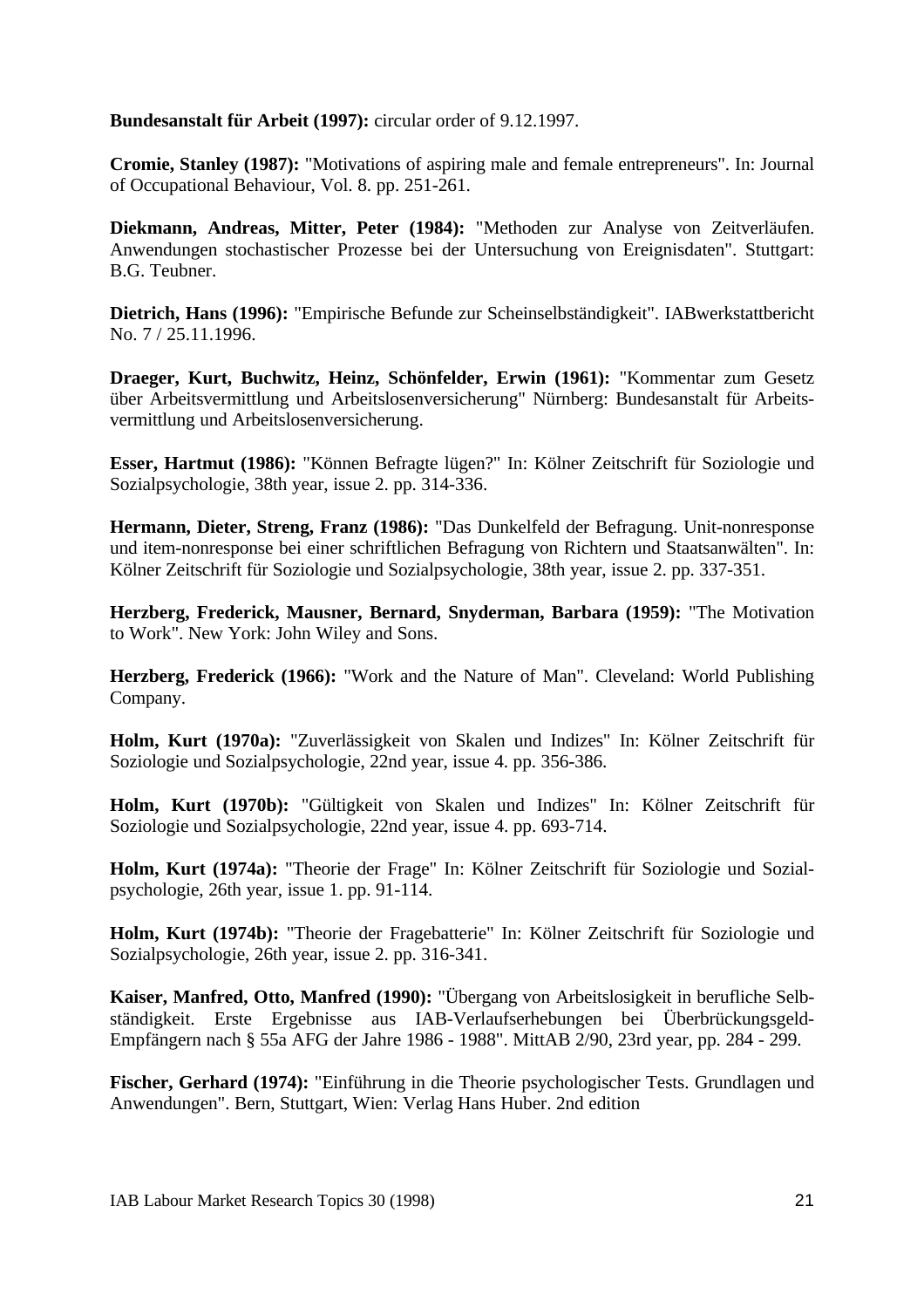**Friedrichs, Jürgen (1980):** "Methoden empirischer Sozialforschung". Opladen: Westdeutscher Verlag GmbH. 14th edition.

**Hagestotz, Werner (1985):** "Methodische Anmerkungen zu einer Nacherhebungsaktion des Instituts für Arbeitsmarkt- und Berufsforschung (IAB) der Bundesanstalt für Arbeit." BeitrAB 90.3. pp. 209-225.

**Hox, Joop J., De Leeuw, Edith D. (1994):** "A comparison of nonresponse in mail, telephone and face-to-face surveys. Applying multilevel modeling to meta-analysis". Quality & Quantity, Vol. 28, No.4. pp. 329-344.

**Mandell, Lewis (1974):** "When to weight: Determining Nonresponse Bias in Survey Data". Public Opinion Quarterly, Vol. 38, No. 2. pp. 247-252.

**Mayntz, Renate, Holm, Kurt, Hübner, Peter (1974):** "Einführung in die Methoden der empirischen Soziologie". Opladen: Westdeutscher Verlag. 4th edition

**Meager, Nigel (1995):** "Arbeitsmarktpolitik für Existenzgründer. Internationale Erfahrungen der Existenzgründungsförderung von Arbeitslosen". Discussion Paper FS I 95-209. Wissenschaftszentrum Berlin für Sozialforschung.

**Meulemann, Heiner (1993):** "Befragung und Interview. Über soziale und soziologische Situationen der Informationssuche". In: Soziale Welt, 44th year, issue 1, pp. 98-119.

**Oppenheim, A.N. (1966):** "Questionaire Design and Attitude Measurement". New York: Basic Books.

**Popper, Karl R. (1962):** "Die Logik der Sozialwissenschaften". In: Kölner Zeitschrift für Soziologie und Sozialpsychologie, 14th year, pp. 233-248.

**Popper, Karl R. (1984):** "Logik der Forschung". Tübingen: Mohr.

**Robinson, John P. (1973):** "Toward a more appropriate Use of Guttman Scaling". In: Public Opinion Quarterly, Vol 37, No. 2. pp. 260-267.

**Shaw, Marvin, Wright, Jack (1967):** "Scales for the Measurement of Attitudes". New York: MacGraw-Hill.

**Schäffer, Karl-August (1987):** "Wirkung von Antwortausfällen infolge Freiwilligkeit der Auskunftserteilung". issue 5-6, vol. 203. pp. 569-575.

**Scheuch, Erwin K. (1967):** "Skalierungsverfahren in der Sozialforschung" In: König, René (Hg.) "Handbuch der empirischen Sozialforschung", Vol. 1, Stuttgart: Ferdinand Enke Verlag, 2nd edition

**Schooler, Carmi (1968):** "A Note of Extreme Caution on the Use of Guttman Scales". In: American Journal of Sociology, Vol. 74, pp. 296-301.